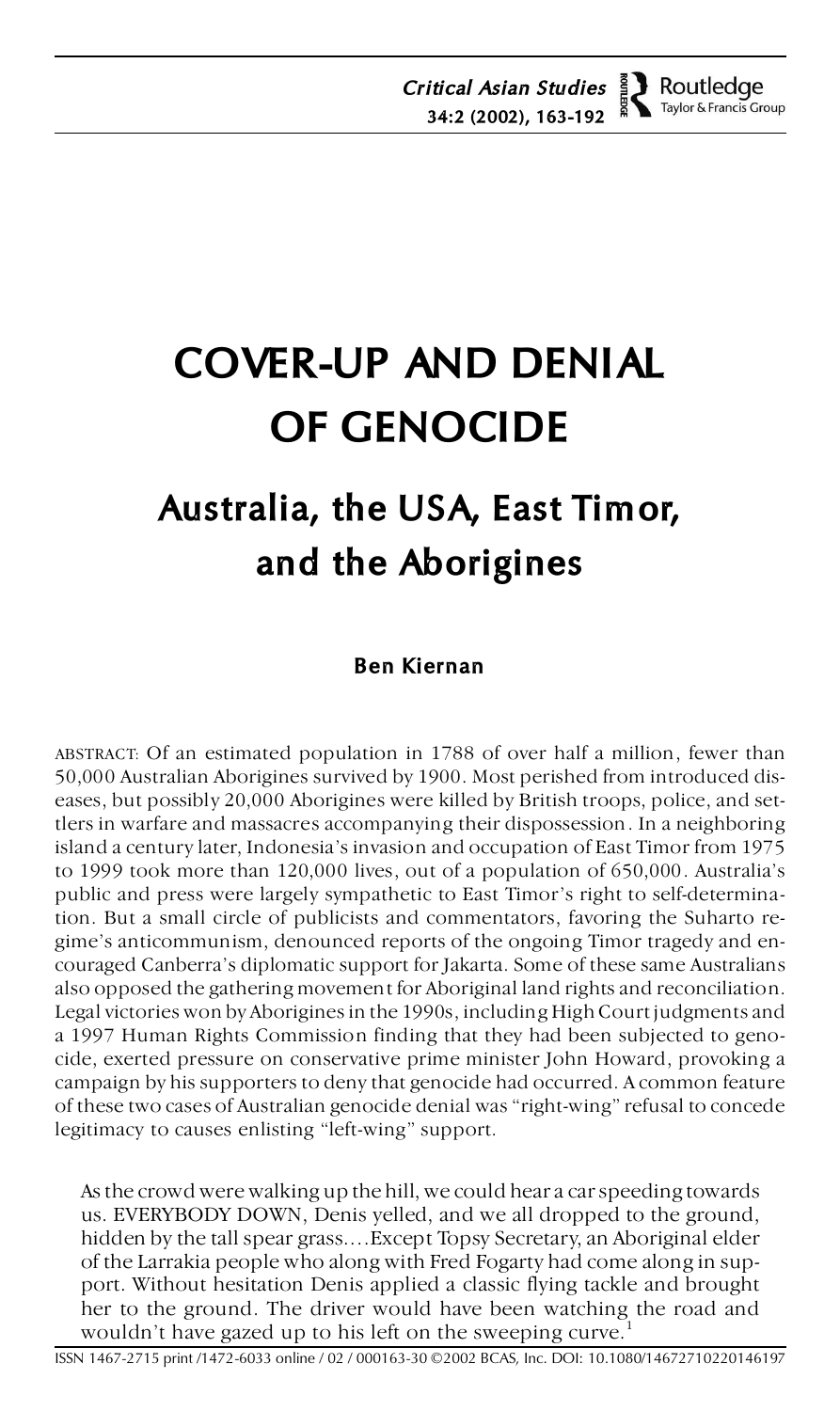This late 1970s Australian outback scene, sketched by Darwin trade unionist Brian Manning, was one incident in a five-year campaign to maintain radio contact with the beleaguered people of East Timor. After invading the territory in 1975, killing six Australian journalists there and imposing a news blackout, In donesian forces were closing in on the Timorese resistance.<sup>2</sup> Almost the only news of the resistance in East Timor was broadcast from a radio mounted on the back of a donkey in the rugged highlands of the former Portuguese colony. The weak signal barely crossed the Arafura Sea to the Top End of the Northern Territory. There the Australian government, in appeasement of Jakarta, attempted to block the transmissions and prevent their contents being passed on to the outside world. It was fear of official surveillance that brought Topsy Secretary to the ground in the outback that day.

In 1974, Denis Freney of the Communist Party of Australia (CPA) had come through Darwin en route to Timor, before returning to Sydney to establish the Campaign for an Independent East Timor (CIET). In Darwin Freney met Brian Manning, who was also a CPA member, $3$  and found him "able to see the importance of the independence struggle in Timor more than anyone else I had met." $^4$ Manning and Lai Con Liong, a Timorese-born Darwin wharf laborer, traveled to East Timor for a week in May 1975, and leaders of the Fretilin resistance would stay in Manning's caravan whenever they pased through Darwin.<sup>5</sup> CIET shipped six radio transceivers to Fretilin in Dili a few weeks before the December 1975 invasion. Manning kept a seventh transceiver in Darwin and was able to receive details of the first killings after the Indonesian landing. But the next month, the Australian Security Intelligence Organization seized the transceiver operated by a Timorese in Darwin.<sup>6</sup>

Manning moved his radio operation into the outback. It was another three years before Indonesian forces tracked down and killed the Timorese resistance leader Nicolau Lobato and finally silenced the radio broadcasts. During that time, with the help of other wharf laborers, CPA activists, local Timorese Toni Belo and Estanislau da Silva, and Queensland-born Aborigine Fred Fogarty, Manning kept open the radio link to the closed territory.<sup>7</sup> Australian federal police, in years of wild emu chases through the outback, pursued this unique team who were playing an undiplomatic role — informing the world of an unfolding tragedy. More than 120,000 of East Timor's 650,000 people perished in crimes against humanity that meet most definitions of genocide and, arguably, the United Nations legal definition of genocide of a "national group." \*

Two decades later, in the run-up to the 2000 Olympic Games in Sydney, the international spotlight focused on Australia's Aborigines. Prime Minister John Howard, who had served as treasurer in the 1975-83 government that enforced the crackdown on radio contact with East Timor, now refused to make an offi cial apology to the Aboriginal people for the dispossession and genocide that Australia's High Court and Human Rights Commission ruled they had suffered under previous governments.\*Howard offered a personal expression of regret, but public pressure mounted for an official apology. At this time, the U.S. Bureau

<sup>\*</sup> See resource listings on p. 166 below.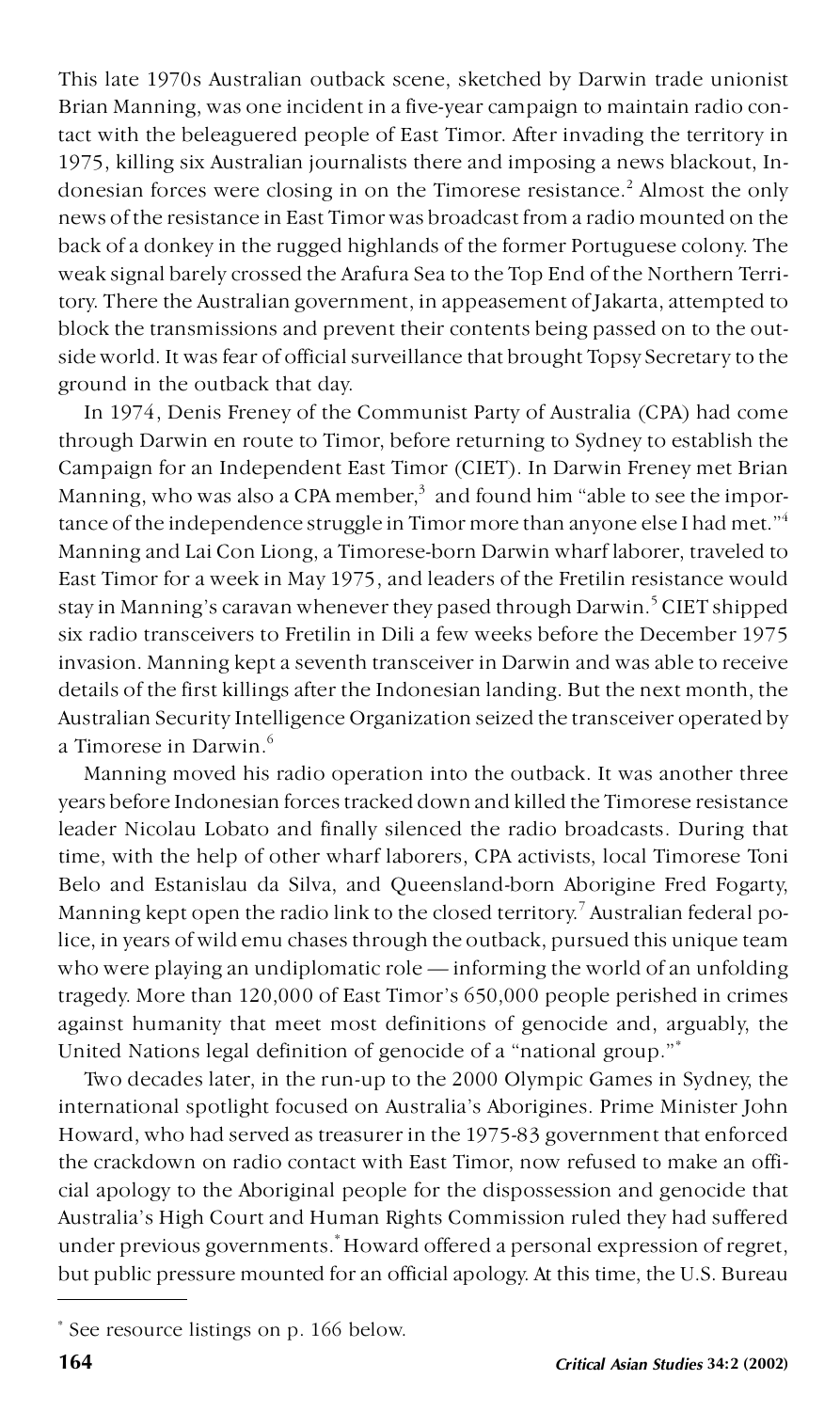#### **Article II of the United Nations Convention on the Prevention and Punishment of the Crime of Genocide, 1948**

In the present Convention, genocide means any of the following acts com mitted with intent to destroy, in whole or in part, a national, ethnical, ra cial, or religious group, as such:

Killing members of the group;

Causing serious bodily or mental harm to members of the group;

Deliberately inflicting on the group conditions of life calculated to bring about its physical destruction in whole or in part;

Imposing measures intended to prevent births within the group; Forcibly transferring children of the group to another group.

of Indian Affairs accepted "moral responsibility" for the "sorrowful truths" that "the United States enforced its ambition against the Indian nations," waged "war on Indian people" by "threat, deceit and force," and committed "acts so terrible that they infect, diminish and destroy the lives of Indian people decades later, generations later." Now, a U.S. official said, "the legacy of these misdeeds haunts us.…These wrongs must be acknowledged." <sup>8</sup> But Australian domestic defenses withstood this foreign example. As the Olympics opened, Howard made no apology to Aborigines. Instead, conservative Australian columnists and publishers backing his refusal launched a media campaign to deny that Ab origines had suffered genocide.

Australian attempts to cover up mass murder in East Timor and deny the Aboriginal genocide both involved groups associated with the conservative journals *News Weekly* and *Quadrant* — though neither exclusively nor unanimously. Domestic politics and foreign diplomacy often intersect. A view current in official circles was, "If we criticize Indonesia for its takeover of East Timor, they could have a lot to say about our treatment of the Aborigines." <sup>9</sup> One result was, in Beverley Smith's words, "a conspiracy of silence between two established orders." 10

Denying or downplaying genocide is the exclusive province of neither the right nor the left. Communists had denied the evidence of Stalin's mass mur ders in the USSR. In the case of Cambodia, leftists welcomed the 1975 Khmer Rouge victory and rightists resisted their 1979 defeat.<sup>11</sup> In Australia, international anticommunism fostered denial of two genocides committed by non communists close to home. Yet critics of these genocides included other mem bers of the Australian right, as well as independents and leftists. Support for the Timorese and the Aborigines, as for the victims of Stalin and Pol Pot, came from many viewpoints, including religious groups.

As a small but diverse team kept open the radio link to Timor, influential Australian anticommunists helped cover up or deny the mass murder there for a quarter century. Why? The Timor tragedy ended only in 1999 when Howard,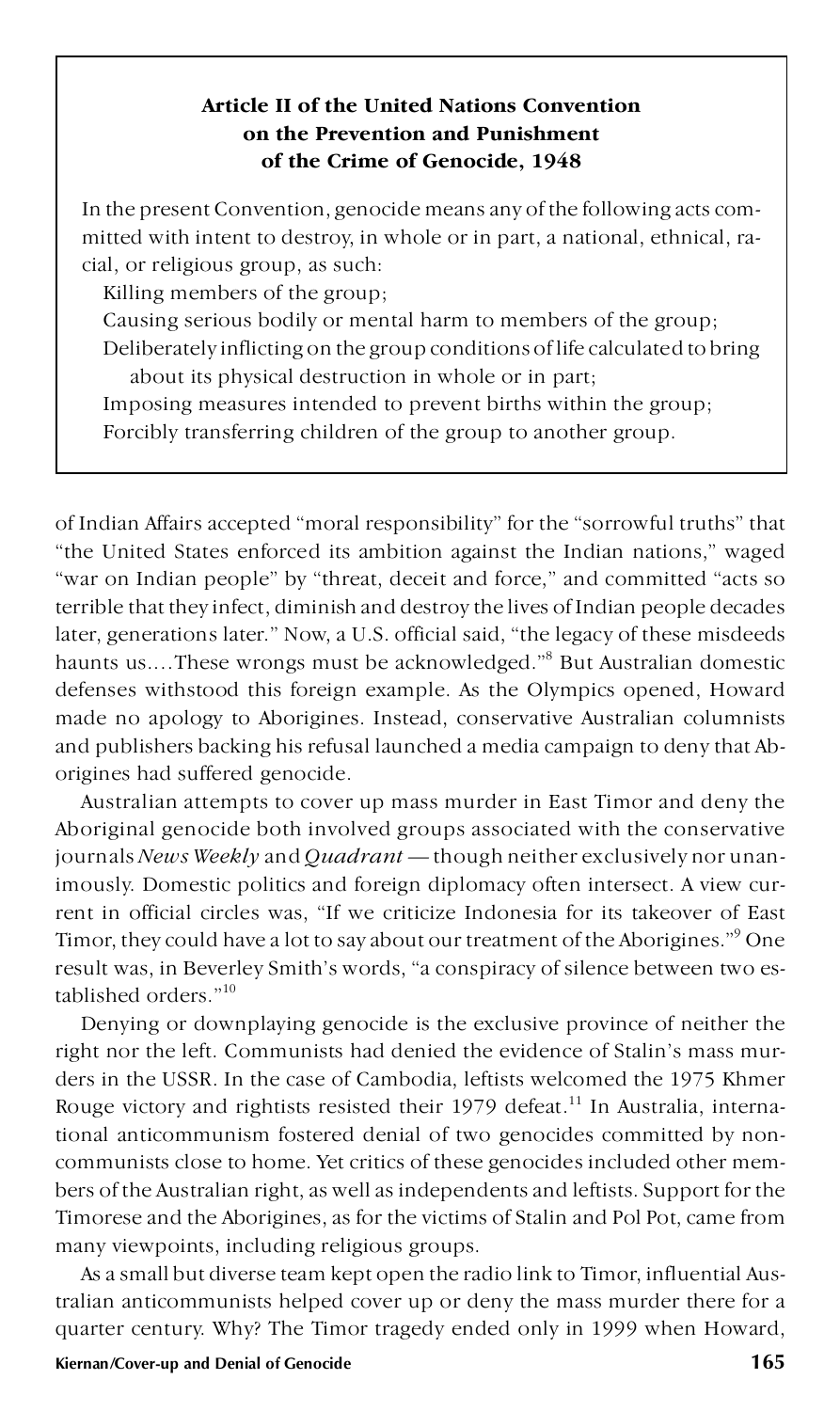## **Resources: East Timor**

 Leo Kuper, *Genocide* (New Haven: Yale University Press, 1981), 174- 75, 186, 241.

 Frank Chalk and Kurt Jonassohn, *The History and Sociology of Geno cide* (New Haven: Yale University Press, 1990), 408-11.

 Israel W. Charny, ed., *The Encyclopedia of Genocide*, (Oxford: ABC- Clio/Institute on the Holocaust and Genocide, 1999), 191-94.

 Arnold Kohen and John Taylor, *AnAct of Genocide: Indonesia's Invasion of East Timor* (London: Tapol, 1979).

 Roger Clark, "Does the Genocide Convention Go Far Enough? Some Thoughts on the Nature of Criminal Genocide in the Context of Indone sia's Invasion of East Timor," 8 *Ohio Northern L.J.* 321 (1981).

 A. Barbedo de Magalhaes, *East Timor: Indonesian Occupation and Genocide* (Porto: Oporto University, 1992).

 James Dunn, "East Timor: A Case of Cultural Genocide?," in *Genocide: Conceptual and Historical Dimensions,* ed. George Andreopoulos (Philadelphia: University of Pennsylvania Press, 1994), 171-90.

 Matthew Jardine, *East Timor: Genocide in Paradise* (Tucson: Odonian Press, 1995).

 Ben Saul, "Was the Conflict in East Timor 'Genocide' and Why Does It Matter?" *Melbourne Journal of International Law* 2 (2001): 477-522 .

 Ben Kiernan, "East Timor: Indonesia's Actions 'Genocide'" (abc.net. au/ra/asiapac/programs/s354635.htm), Radio Australia, 3 October 2001.

#### **Resources: Australian Aborigines**

 Ronald Wilson, *Bringing Them Home: Report of the National Inquiry into the Separation ofAboriginal and Torres Strait Islander Children from their Families* (Sydney: Human Rights and Equal Opportunity Commission, April 1997).

 Colin Tatz, *Genocide in Australia* (Canberra: Australian Institute of Aboriginal and Torres Strait Islander Studies [AIATSIS], Research Dis cussion Paper 8, 1999).

 Ian Clark, *Scars in the Landscape: A Register of Massacre Sites in Western Victoria, 1803-185 9* (Canberra: AIATSIS, 1995).

 P. D. Gardner, *Gippsland Massacres: The Destruction of the Kurnai Tribes, 1800-186 0* (Ensay, Vic.: Ngarak Press, 1993).

 Jan Critchett, *A Distant Field of Murder: Western District Frontiers, 1834-1848* (Melbourne: Melbourne University Press, 1990).

 A. Dirk Moses, "An Antipodean Genocide? The Origins of the Geno cidal Moment in the Colonization of Australia," *Journal of Genocide Research* 2, no. 1 (March 2000): 89-106.

 Alison Palmer, *Colonial Genocide* (Adelaide: Crawford House, 2000)

 Ben Kiernan, "Australia's Aboriginal Genocide," *Yale Journal of Hu man Rights* 1, no. 1 (spring 2001): 49-56.

 Ray Evans and Bill Thorpe, "Indigenocide and the Massacre of Australian History," *Overland* 163 (July 2001): 21-39.

 Henry Reynolds, *An Indelible Stain? The Question of Genocide in Australia's History* (Ringwood: Viking, 2001).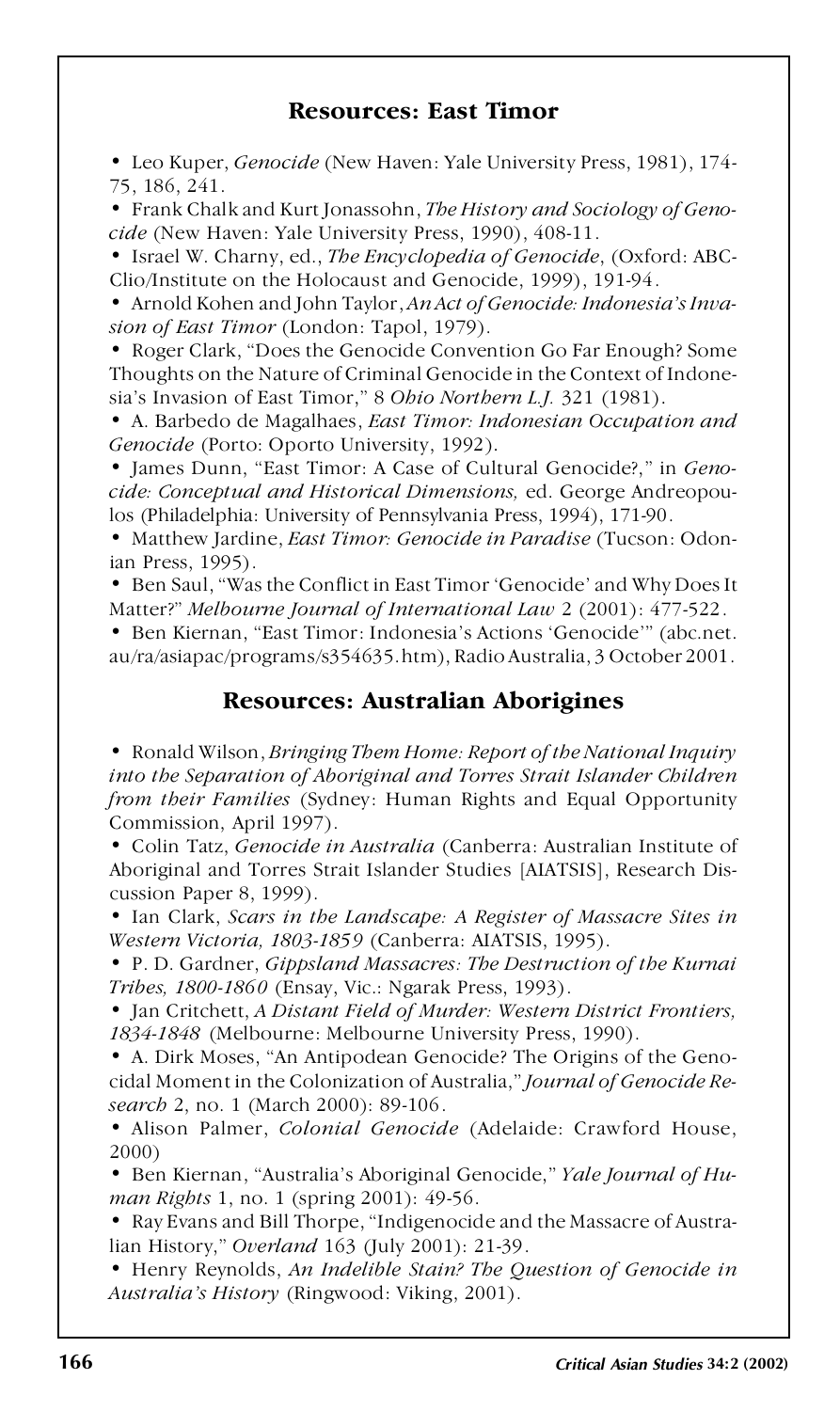

Ken Fry and Brian Manning operating the Timor public radio, Northern Territory, May 1977. (Photo: *The Tribune.* Courtesy: Chris Elenor.)

bowing at last to public opinion, sent troops to Timor's rescue. What were the motives of his influential backers who meanwhile denied the genocide of the Aborigines? How were the two causes linked?

## The Timor Tragedy

The weak radio signal between East Timor and northern Australia was not the first connection between the two countries. Australians had fought in Timor during World War II, when possibly 50,000 East Timorese had perished under Japanese occupation. The victims comprised 10 percent of the population of the small Portuguese colony. Australia's consul in the territory in 1962-64, James Dunn, called this "one of the great catastrophes of World War II in terms of relative loss of life." <sup>12</sup> Australian troops who battled Japanese forces there in 1942-43 have always been grateful to the Timorese who supported them, espe cially in light of the deadly Japanese retribution against Timorese after the Australian withdrawal.<sup>13</sup> "In areas where the Australians had been active, villages were razed to the ground and whole families wiped out," Dunn wrote.

Years later, the commander of the 2/2nd Independent Company, Colonel Bernard Callinan, still remembered the debt his men owed the Timorese. He named his Australian home "Belulic" after his former headquarters in Timor.<sup>14</sup> And after the 1974 coup in Portugal raised hopes of Timorese independence, Callinan wrote that Australian veterans "would feel betrayed by an Australian government that made a facile decision on the future of these friendly, loyal and courageous people." He urged, "Our Government should ensure that at least ample time and facilities are given them in their time of uncertainty to deter mine and express freely their desires for the future." 15

Sadly, self-determination for East Timor was a quarter century away. In mid-1975 the leftist independence movement, Fretilin, won 55 percent of the vote in village-level elections.<sup>16</sup> But successive Australian governments supported Indonesia's brutal invasion of December 1975, which caused the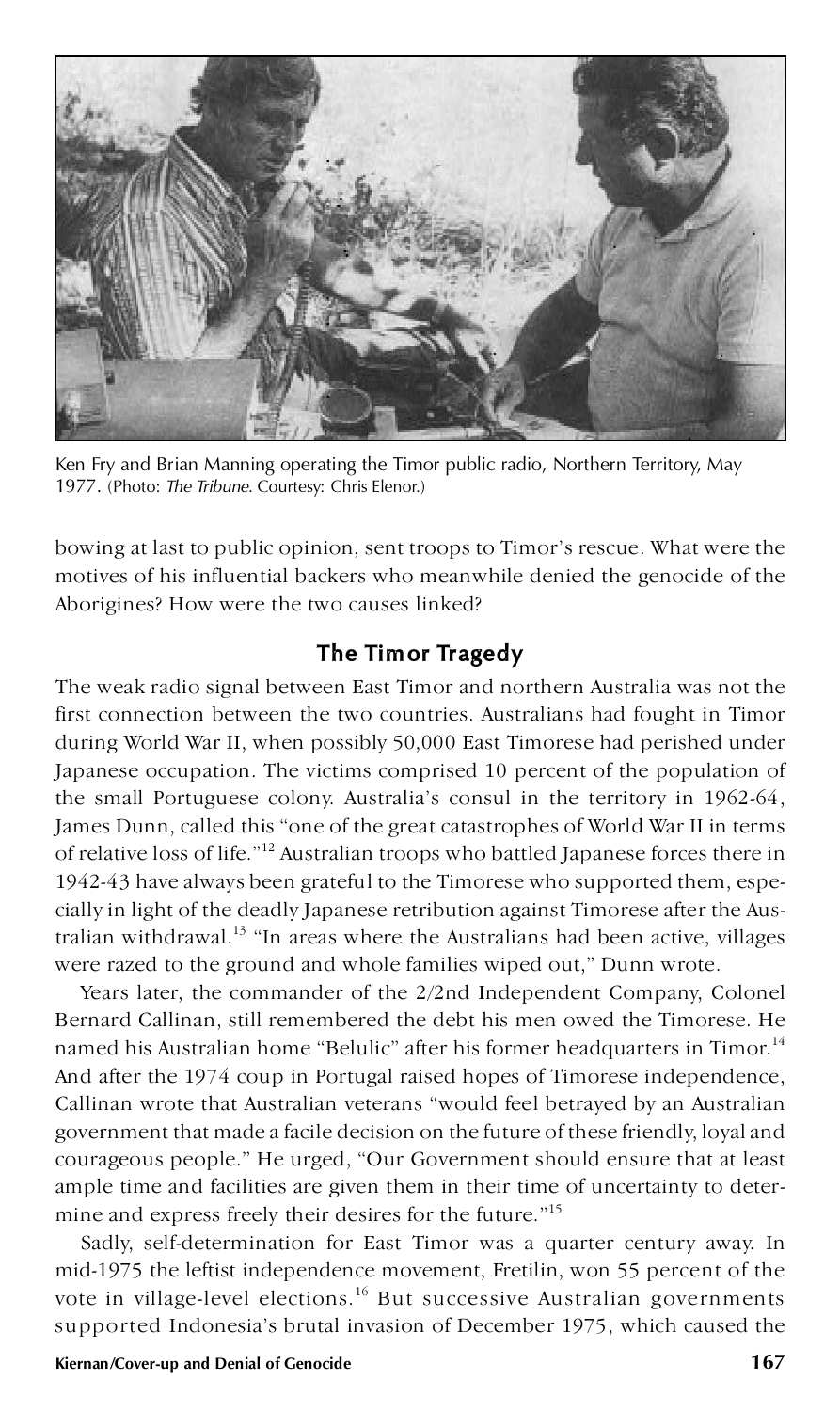deaths of 120,000 Timorese by 1979.<sup>17</sup> As in World War II, the Timorese had to fight on alone.

And unfortunately for them, Colonel Callinan had also changed his mind about their right to self-determination. In April 1975, along with Australia's Joint Intelligence Organisation, Callinan is said to have advised Fretilin's then coalition partner, the UDT Party, to quit the coalition for an "anticommunist" alliance with a tiny pro-Indonesian grouping, Apodeti.<sup>18</sup> In a reversal of his initial call for self-determination, Callinan wrote in 1977: "Having lived with, and closely with, these people, I am convinced that East Timor is not a viable inde pendent nation. To talk of these people exercising a 'free choice' is to be quite unrealistic.…" <sup>19</sup> By 1981, according to human rights activist Patrick Walsh, Callinan was "the only ex-commando who was in Timor in World War II to publically support East Timor's integration into Indonesia."<sup>20</sup> Why did he abandon the people he once saw as friends? The answer lies not in East Timor, but in Australian anticommunism, including its specific domestic features, coupled with U.S. policy toward Indonesia.

#### Australian Anticommunism and Asia

Colonel Callinan was an important figure in the secretive, right-wing National Civic Council (NCC).<sup>21</sup> Unlike Callinan, the Council's president, B. A. (Bob) Santa maria (1915-1998), had been exempted from military service in World War II, at the instigation of the Catholic Archbishop of Melbourne.<sup>22</sup> During the 1930s, he had been a vocal supporter of Fascism, with what has been called an "even handed" and a "generous view of the rise of Nazism."<sup>23</sup> He opposed Hitler's repression of Catholics, but on 28 May 1939 he denied Germany was "sufficiently criminal in its mentality to desire war," $^{24}$  and he opposed aerial bombardment. $^{25}$ Following Hitler's invasion of Poland, Santamaria spent the war years quietly or ganizing Australian Catholic anticommunist groups, including the Movement, forerunner of the NCC. He "made no public contribution to debate on the issues involved" in World War II.<sup>26</sup> After 1945, no longer opposed to aerial bombing, Santamaria made vociferous public statements favoring all of Australia's other wars during his lifetime. $27$ 

Working mostly behind the scenes, Santamaria was an enduring and influential public figure. The Movement, which he led in the 1940s and 1950s, fought communist-led trade unions and sought control of the Australian Labor Party (ALP).\* Like the Communist Party, the Movement used scare-mongering, ballotrigging, hounding of dissidents, and ad hominem attacks on public oppo nents.<sup>28</sup> The ALP split in 1955. Santamaria sponsored the minority Democratic Labor Party (DLP), which controlled the balance of power in Australian parlia ments for two decades. Santamaria's NCC and the DLP both supported the conservative government headed by the Liberal Party and successfully kept the ALP out of office until the election of the Whitlam Labor government in 1972.

<sup>\*</sup> Bruce Duncan, *Crusade or Conspiracy?*, quotes a Movement resolution "to secure the control of the [ALP] Federal Executive and Conference…by July 1952 at the lat est" (Sydney: UNSW Press, 2001), 177.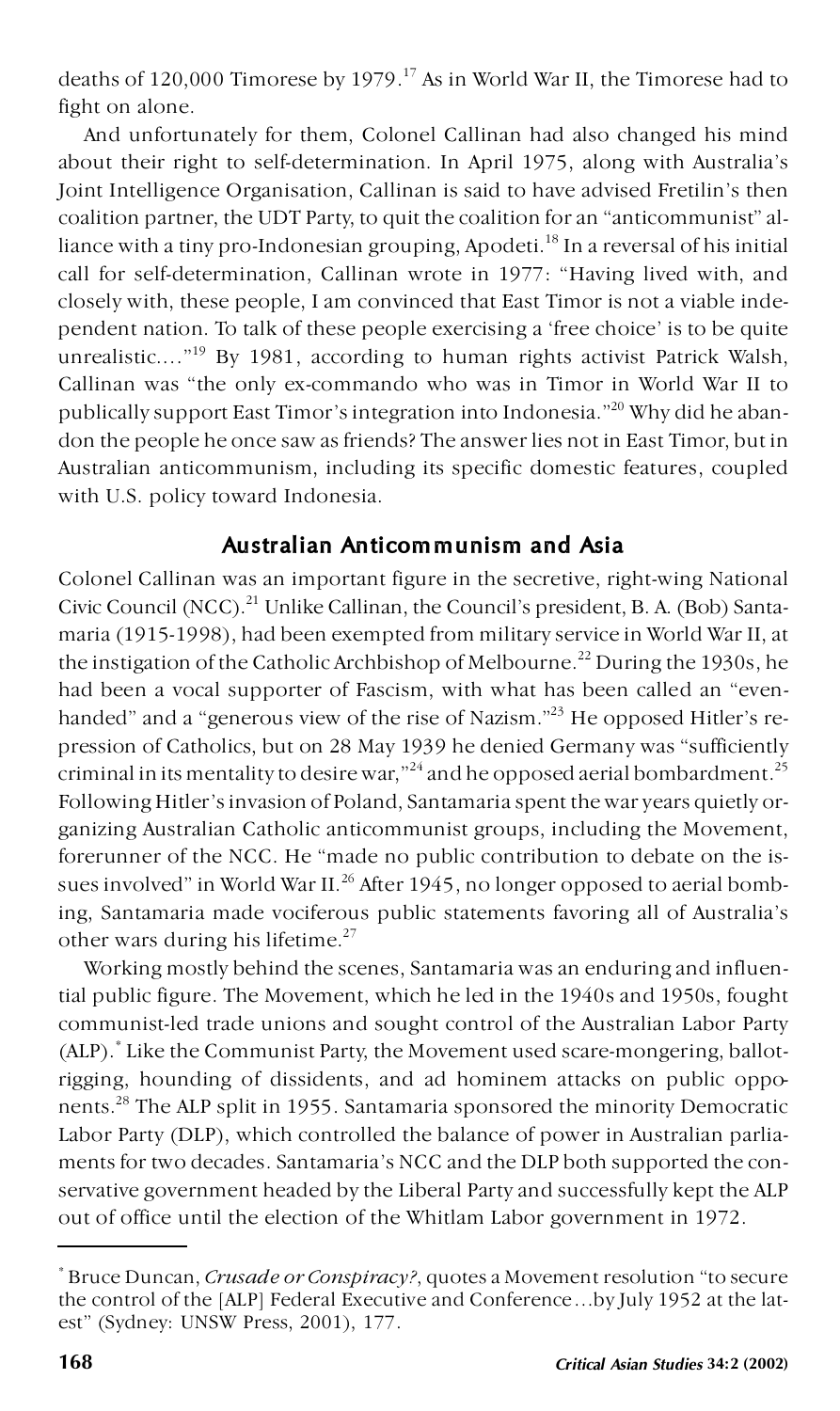Santamaria and the NCC advanced a mix of principles and policies to lead a mostly working-class Irish Catholic minority away from its traditional Labor alle giance and toward conservative anticommunism. Along with the left, Santa maria opposed the discriminatory "White Australia" immigration policy, but by contrast he also opposed Indonesian independence from Dutch colonial rule in  $1949.^{29}$  He hoped Australia "could be a major force in the conversion of Asia to Christianity," making "the great sacrifice which will be needed to preserve Australia as a nation of primarily European texture." <sup>30</sup> Santamaria warned that "Australia will be destroyed as a nation" by communism, Islam, Hinduism or a pagan occupying power, and in 1951 he predicted war "against the Asiatic countries within ten years." <sup>31</sup> Citing the conflict in Korea, the magazine *News Weekly*, which he edited, warned that 1952 "might well be one of the last years in the history of the Australian nation as we know it." $^{32}$ 

As fighting escalated in Vietnam, Colonel Callinan became an advisor to the Catholic-led Diem regime in Saigon, and Santamaria became an early and prominent advocate of U.S. and Australian intervention. They worked hard to contest the critique mounted by a growing domestic antiwar movement. *News Weekly* ran editorials stating that there were "no children burned by napalm" in Viet nam (April 1967), with titles like "Napalm? No, Stolen Petrol" (20 September 1967) and "The Great Napalm Lie Exposed" (27 March 1968). Santamaria ar gued that "the number of victims is minimal, because the Americans have un dertaken extraordinary precautions." His preferred explanation for injuries caused by napalm bombing was: "Many children were burned by overturned oil lamps or by the explosion of kerosene lamps into which their parents had poured high-octane petrol taken from fuel dumps." <sup>33</sup> In 1969, Santamaria called the slaughter of civilians at My Lai a "battle." The hundreds of women and children killed were falsely termed surrendered combatants.<sup>34</sup> Santamaria regarded Nixon's 1970 invasion of Cambodia as "long overdue" and urged its ex pansion.<sup>35</sup> He dismissed the publication of the *Pentagon Papers* the next year, denouncing "North Vietnamese wolves in *New York Times* clothing."<sup>36</sup>

Santamaria appeared regularly in the mainstream media and was also active in right-wing intellectual circles.<sup>37</sup> In 1956 he had successfully recommended a Catholic convert and Movement official, the anti-modernist poet Prof. James McAuley, as editor of the new conservative magazine *Quadrant*, launched with CIA funding by the Australian Committee for Cultural Freedom.<sup>38</sup> McAuley, an expert on the Australian colony of New Guinea, urged officials to "Christianise not Westernise," warned that an independent New Guinea would be "a coconut republic which could do little good for itself," and advocated the territory's in corporation with full citizenship rights in a "perpetual union" with Australia.<sup>39</sup> Under his editorship, *Quadrant*'s literary content and aggressive anticom munism expanded its intellectual influence, government patronage, and politi cal discretion. McAuley visited Jakarta several months after Suharto's takeover of Indonesia, at the height of the 1965-66 massacre of an estimated 800,000 sus pected communists, which the CIA privately described as "one of the worst mass murders of the twentieth century."<sup>40</sup> In *Quadrant*, McAuley wrote just this: "The coup and its bloody aftermath had resulted in a strange stalemate at the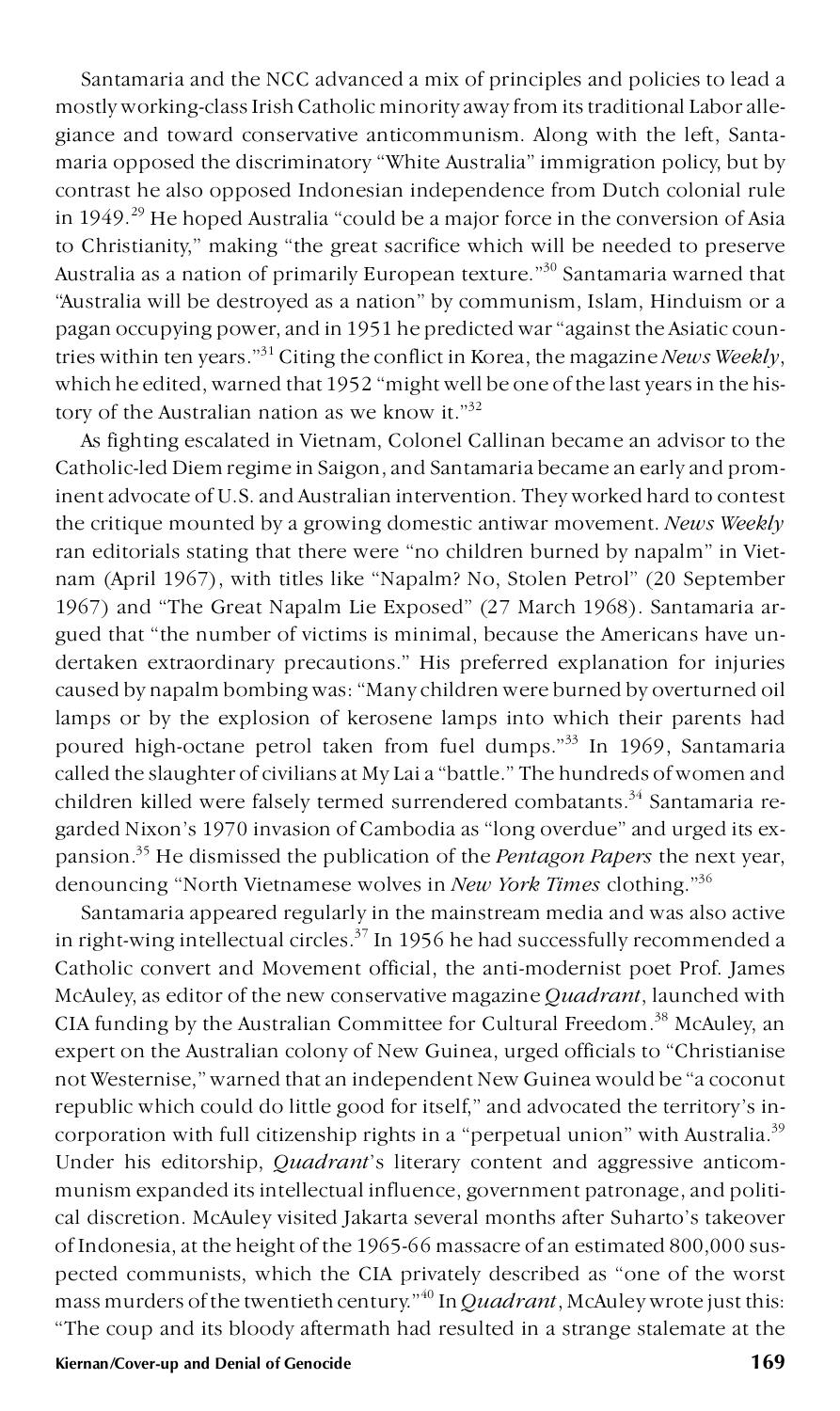time of my visit. From such a fluid and ambiguous situation anything can arise, and I shall not speculate upon possibilities...."<sup>41</sup> Its CIA sponsor had already found *Quadrant* "too right wing," and "wanted to distance the magazine from its regular contributors," including Santamaria. *Quadrant* ignored the advice.\*

In 1968 Professor Heinz Arndt, a former refugee from Hitler now at the Australian National University and later to become co-editor of *Quadrant*, wrote:

There is still much exercise of arbitrary power by civil and military officials, especially outside Djakarta, acts of oppression, even persecution of actual or suspected enemies of the new regime. But most of this reflects, not the will of the Suharto Government, but its inability or reluctance to assert its will.…The Suharto Government is genuinely and desperately anxious not to be thought undemocratic, militaristic, dictatorial. It wants to educate and persuade, not to ride roughshod over anyone.…Indonesia now has a very much more moderate, more rational, more pragmatic leadership than for many years... $^{42}$ 

#### Kissinger and Timor

As in Vietnam, Australian anticommunists looked to the United States for for eign policy leadership. Washington supported Suharto's destruction of Indonesia's communists, which *Time* hailed as "the West's best news for years in Asia." 43 A decade later, the United States was more discreet in backing Jakarta's invasion of East Timor. President Ford and Secretary of State Kissinger paid a visit to Suharto on 6 December 1975, and, as evidence shows, approved the Indonesian invasion he launched the next day.<sup>44</sup> Suharto told them: "We want your understanding if we deem it necessary to take rapid or drastic action." Ford replied:"We will understand and will not press you on the issue." Kissinger then added: "You appreciate that the use of U.S.-made arms could create problems.… It depends on how we construe it; whether it is in self-defense or is a foreign op eration. It is important that whatever you do succeeds quickly. We would be able to influence the reaction in America if whatever happens happens after we return. This way there would be less chance of people talking in an unauthorized way.…We understand your problem and the need to move quickly.…Whatever you do, however, we will try to handle in the best way possible.…If you have made plans, we will do our best to keep everyone quiet until the President returns home." †

<sup>\*</sup> Cassandra Pybus, *The Devil and James McAuley* (St. Lucia: University of Queensland Press, 1999), 193, and "Quadrant Magazine and CIA Largesse," *Overland* 155 (1999), quoting a letter to McAuley from *Quadrant*'s founder Richard Krygier, who added: "I intend to ignore all of this." Krygier to McAuley, 27 October 1963, box 4, AACF (Australian Association for Cultural Freedom) papers, National Library of Australia.

<sup>†</sup> Text of Ford-Kissinger-Suharto discussion, U.S. Embassy Jakarta Telegram 1579 to Secretary State, 6 December 1975, in *East Timor Revisited: Ford, Kissinger and the Indonesian Invasion, 1975-76*, National Security Archive Electronic Briefing Book No. 62, William Burr and Michael L. Evans, eds., December 6, 2001 (www.gwu.edu /~nsarchiv/NSAEBB/NSAEBB62).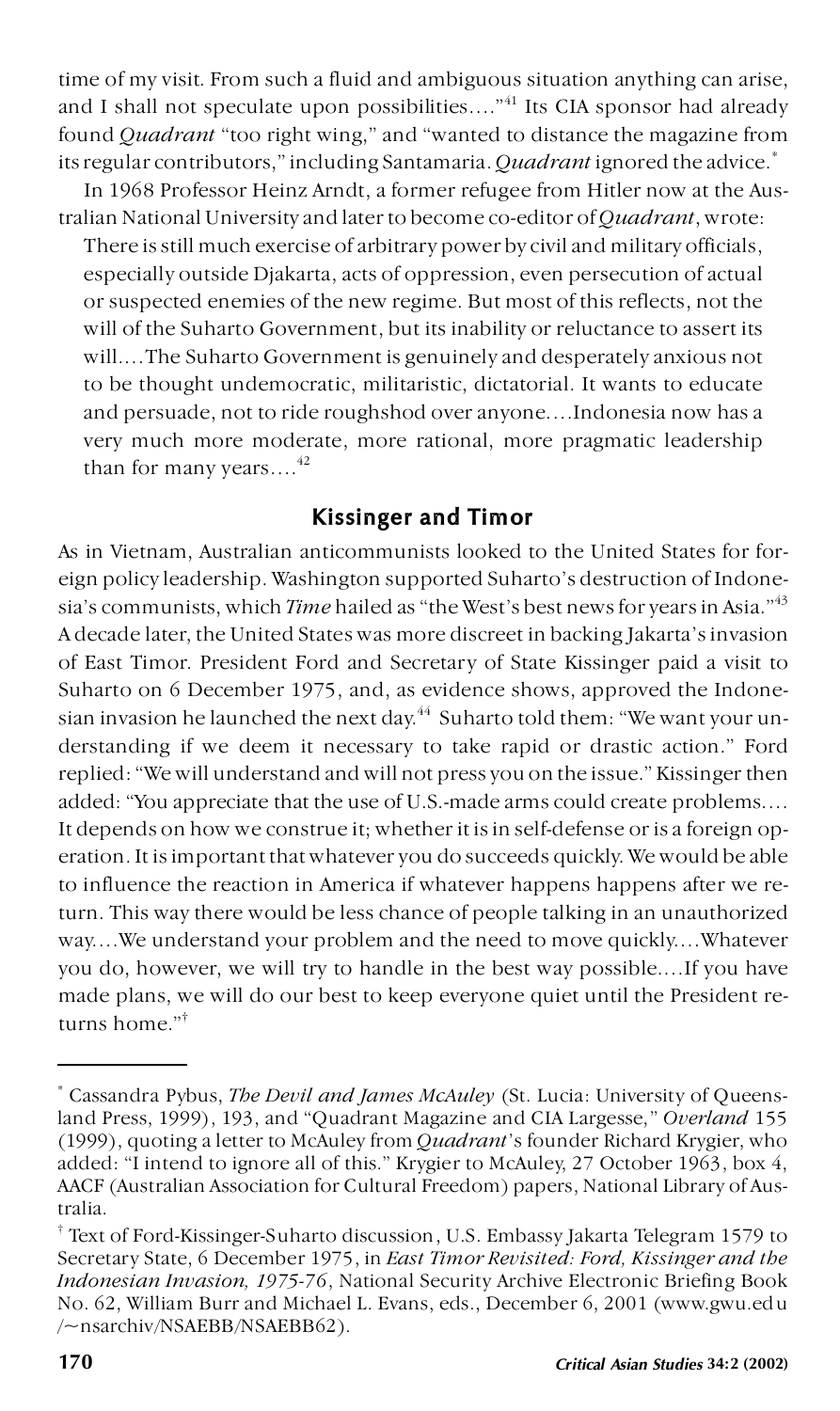But back in Washington on 18 December 1975, Kissinger saw a State Department cable describing Indonesia's use of U.S. arms in East Timor as violating the terms of their supply, requiring an end to deliveries. He scolded his aides: "I thought we had a disciplined group; now we've gone to pieces completely. Take this cable on East Timor.…I would not have approved it. The only consequence is to put yourself on record." He feared the cable might leak. "I had told you to stop it quietly." There was no need to record a token order. "I said do it for a few weeks and then open up again." Assistant Secretary of State Philip Habib was more confident: "The cable will not leak." Kissinger retorted: "Yes it will and it will go to Congress too and then we will have hearings on it." Habib replied: "I was away. I was told by cable that it had come up." This dismayed Kissinger: "That means there are two cables. And that means twenty guys have seen it." He warned: "It will have a devastating impact on Indonesia. There's this masochism in the extreme here. No one has complained that it was aggression.…And we can't construe a Communist government in the middle of Indonesia as self-defense?…" \* When his legal advisor asked: "What do we say to Congress if we're asked?" Kissinger replied: "We cut it off while we are studying it. We intend to start again in January."<sup>45</sup> There was thus no effective interruption of U.S. arms supplies to Indonesia.

#### Cover-up Down Under

Australian diplomats in Indonesia admired Kissinger's approach. A few weeks later, on 5 January 1976, Canberra's ambassador to Jakarta, Richard Woolcott, cabled home recommending "Kissingerian realism." <sup>46</sup> Like Woolcott and for mer prime minister Gough Whitlam, Bernard Callinan and Bob Santamaria now became spokespersons for Indonesia's incorporation of East Timor.<sup>47</sup> Callinan gave priority to regional political interests. He said that "to talk of Indonesia withdrawing is not only unreal, it can also only cause unnecessary friction between Australia and its nearest neighbour."<sup>48</sup>

Santamaria, according to Patrick Walsh, "actively and continually maintained a public defence of Jakarta over its East Timor actions." <sup>49</sup> *News Weekly* and *Quadrant* took similar stances. Rather than criticize Indonesia, *News Weekly* assailed its opponents. The Fretilin resistance, the magazine stated, was guilty of "mass executions," including "horrors like the beheading of babies and small children." <sup>50</sup> Santamaria and *News Weekly* falsely alleged that James Dunn, for mer Australian consul in East Timor, was "a committed supporter of Fretilin," leading a "Campaign against Indonesia," and that Australian Jesuit Fr. Mark

<sup>\*</sup> Kissinger feared that the cable "will leak in three months and itwill come out that Kissinger overruled his pristine bureaucrats and violated the law.…You have a re sponsibility to recognize that we are living in a revolutionary situation. Everything on paper will be used against me.…[T]o put it into a cable 30 hours before I return, knowing how cables are handled in this building, guarantees that it will be a national disaster." Kissinger asked: "Am I wrong in assuming that the Indonesians will go up in smoke if they hear about this?...I know what the law is but how can it be in the US national interest for us to…kick the Indonesians in the teeth." Memorandum of Con versation, 18 December 1975, Washington, D.C., "Subject: Departmental Policy."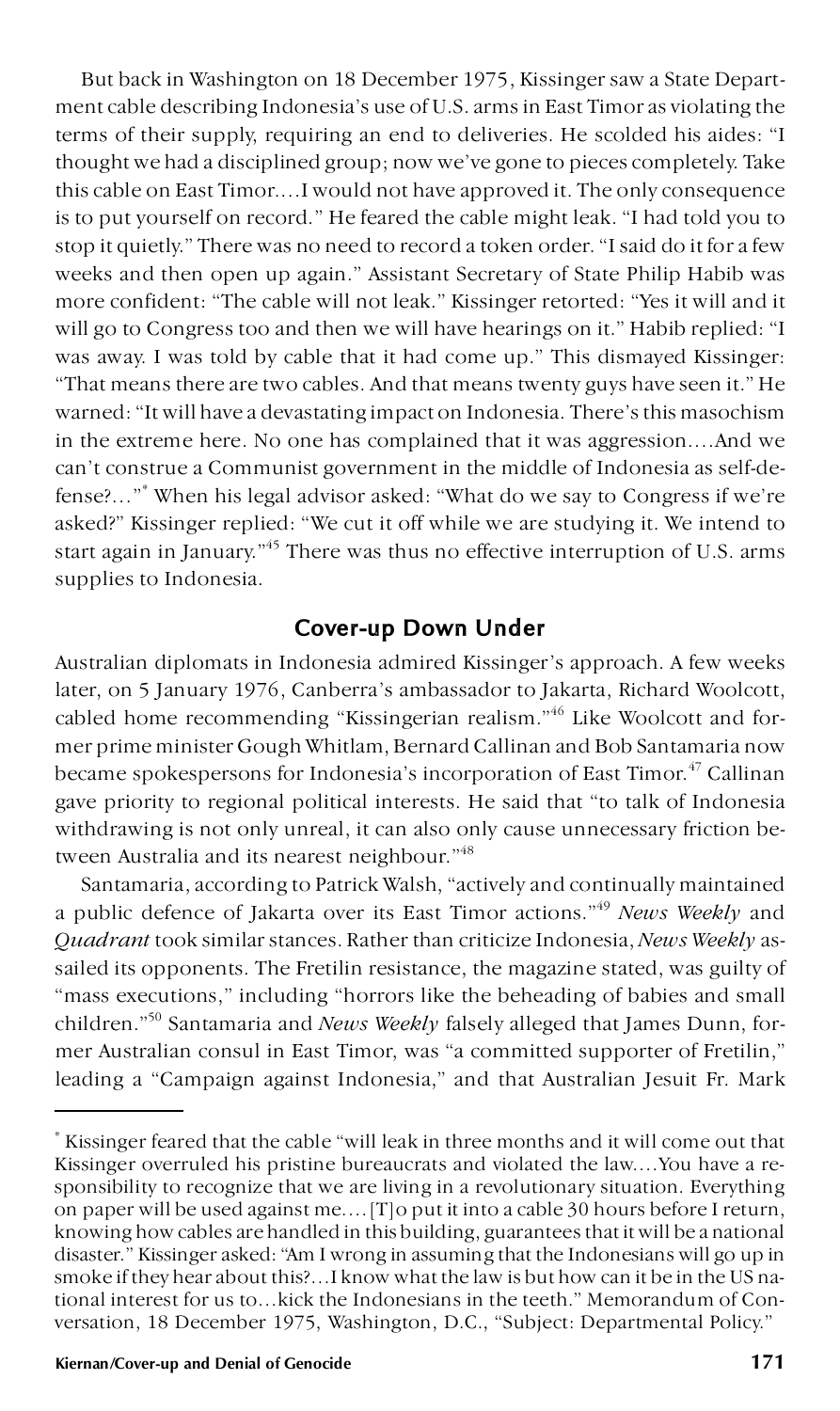Raper belonged to "the vanguard of Marxism."<sup>51</sup> Walsh described Santamaria's approach:

A report from Indonesian Church sources compiled in late 1976 painted a black picture of 60,000 to 100,000 deaths [in East Timor], widespread op position to Indonesia and widespread support of Fretilin. Clearly there was a need to keep the source of the document confidential — such infor mation from Church sources in Jakarta was in direct contradiction to ev erything Jakarta was saying about Timor. Mr. Santamaria's "Point of View" article (9.2.77) claimed that the source of the report "has never been identified" (true) but then falsely claims, "nobody knows who produced" the reports (false). The reason the source had to remain confidential was obvi  $ous - but Santamaria used this to discretite the information.<sup>52</sup>$ 

Two months later, Indonesian foreign minister Adam Malik conceded that "50,000 people or perhaps 80,000 might have been killed during the war in Timor, but we saved 600,000 of them." 53

Australians followed three imperatives in covering up genocide in East Timor. The first was anticommunism. As he had during World War II, Santamaria devoted his energies to opposing communism. He warned that "a government dominated by the Fretilin would extend the tentacles of Communist subversion to Australia's doorstep." An independent East Timor would be "open to Red Chinese or Russian influence, [and] could easily become a base of subversion."<sup>54</sup> It would sooner or later be "influencing all these repressed and discontented elements" in other parts of Suharto's Indonesia.<sup>55</sup> As in Vietnam, the potential for communist subversion, rather than outright invasion, was the real threat. In this worldview, a critic commented, "even the Catholics of East Timor had to lose their rights," <sup>56</sup> and Indonesian Church sources had to be ignored. The Indonesian voice Santamaria heeded belonged to what he called "the most influential foreign policy-making body associated with the Indonesian Govern ment": the Centre for Strategic and International Studies headed by Harry Tjan Silalahi and Jusuf Wanandi, who had helped plan the first Indonesian operations against Timor from  $1974.^{57}$ 

For slightly different reasons than those propounded by successive prime ministers Gough Whitlam, Malcolm Fraser, Bob Hawke, and Paul Keating, Santamaria effectively supported the official view that close relations with anti communist Indonesia were crucial to Australia's security — the second imperative.<sup>58</sup> Canberra would not risk antagonizing a populous, militarized neighbor, even if its regime was committing mass murder. Whitlam and Australian officials and diplomats rejected the argument that Australia should not support violations of international law like the invasion of East Timor.<sup>59</sup> If Whitlam was moved by realpolitik, for Santamaria the key was anticommunism. The combi nation was persuasive in upholding the policy, but the realpolitik proved illusory: like Indonesian control, Australian policy eventually proved ineffective, and both collapsed in 1999.

A third factor was the view of Santamaria and others that Australia's domestic "left" could not be allowed to go unchallenged, whatever the truth of its case for East Timor. Credible policy criticisms were the most dangerous: silence or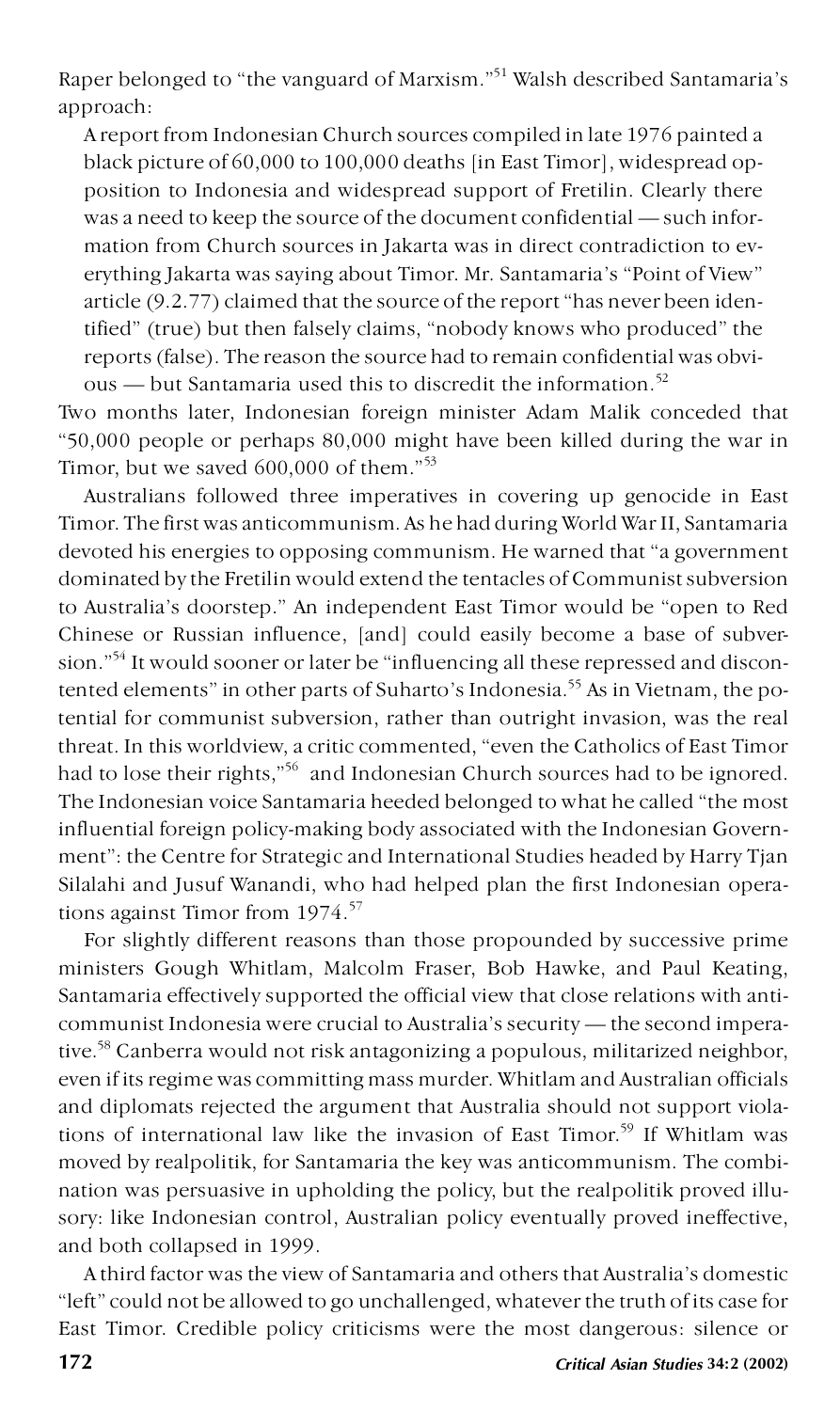acknowledgement of the truth would yield domestic political ground to the left. Given such priorities, the very indefensibility of a policy ensured that it would be defended. Like many international ideologues, Santamaria's priority was not to address problems facing East Timor, but to combat "communist" influence at home. One commentator remarked that conservative motivations in defending Indonesia "are generally more connected with ideological struggles that are going on in Australia, and within particular Australian institutions. $^{\boldsymbol{\mathfrak{d}}\boldsymbol{0}}$ 

For these purposes, then, the genocide had to be hidden from view, a tactic the United States pursued and one that Canberra aimed to follow. As Kissinger left office, other U.S. politicians stepped forward to cover up what was happening in East Timor. Australian conservative attacks on former consul James Dunn were echoed in the U.S. Congress in 1977. Republican Congressman Herbert Burke lambasted Dunn and asserted that "it is in all our interests to bury the Timor issue quickly and completely."<sup>61</sup> The State Department's 1977 *Human Rights Report* did not mention East Timor, and that year the *New York Times* gave zero coverage to events there, while tens of thousands perished.<sup>62</sup>

In Australia, it was far more difficult to hide events so close at hand. There, by contrast, press coverage was extensive. Domestic public outrage made Timor policy an embarrassment to the government. Anticommunists struck back with excess, ranging from denunciation to denial. In *Quadrant* in May 1976, Heinz Arndt blamed "the left" as "part of the explanation" for the press and public turning against Indonesia. He wrote: "At no stage has there been any assertion by Indonesia of irredentist claims on East Timor," adding that "President Suharto's deference to foreign (and not least Australian Government) pressure to abstain from the use of force may have been a mistake." <sup>63</sup> Arndt joined *Quadrant*'s editorial board in 1978. The next year, at the height of the tragedy, he published another article, "Timor: Vendetta against Indonesia." Decrying the "unrestrained abuse and wild charges" made against Jakarta, Arndt denounced its critics as "radical ideologues, aggrieved journalists, emotional priests and Wilsonian idealists." But events in Timor had already vindicated such diverse critics, especially James Dunn, whom Arndt considered "motivated and grossly inaccurate." <sup>64</sup> Just the previous month, Indonesia's new foreign minister Mochtar Kusumaatmadja had estimated that 120,000 Timorese had died since 1975.<sup>\*</sup> The admission did not threaten Canberra's support for Jakarta, but *Quadrant*, like *News Weekly,* facilitated the government's defense of its policy against strong public protest.

Still Suharto's forces could not destroy Fretilin, which they termed "gangs of security disruptors" (GPK).<sup>65</sup> Indonesian commanders in Dili acknowledged confidentially in 1982 that "despite the heavy pressure and the disadvantageous conditions under which they operate, the GPK has nevertheless been able to

<sup>\*</sup> Taylor, *East Timor*, 203. If Mochtar's November 1979 statement came too late for Arndt's December article, Arndt again omitted it(and Adam Malik's 1977 estimate) in re-publishing much of the same material twenty years later. H.W. Arndt, "Re membering the Past to Secure the Future," *Australian Financial Review*, 23 April 1999, 8-9.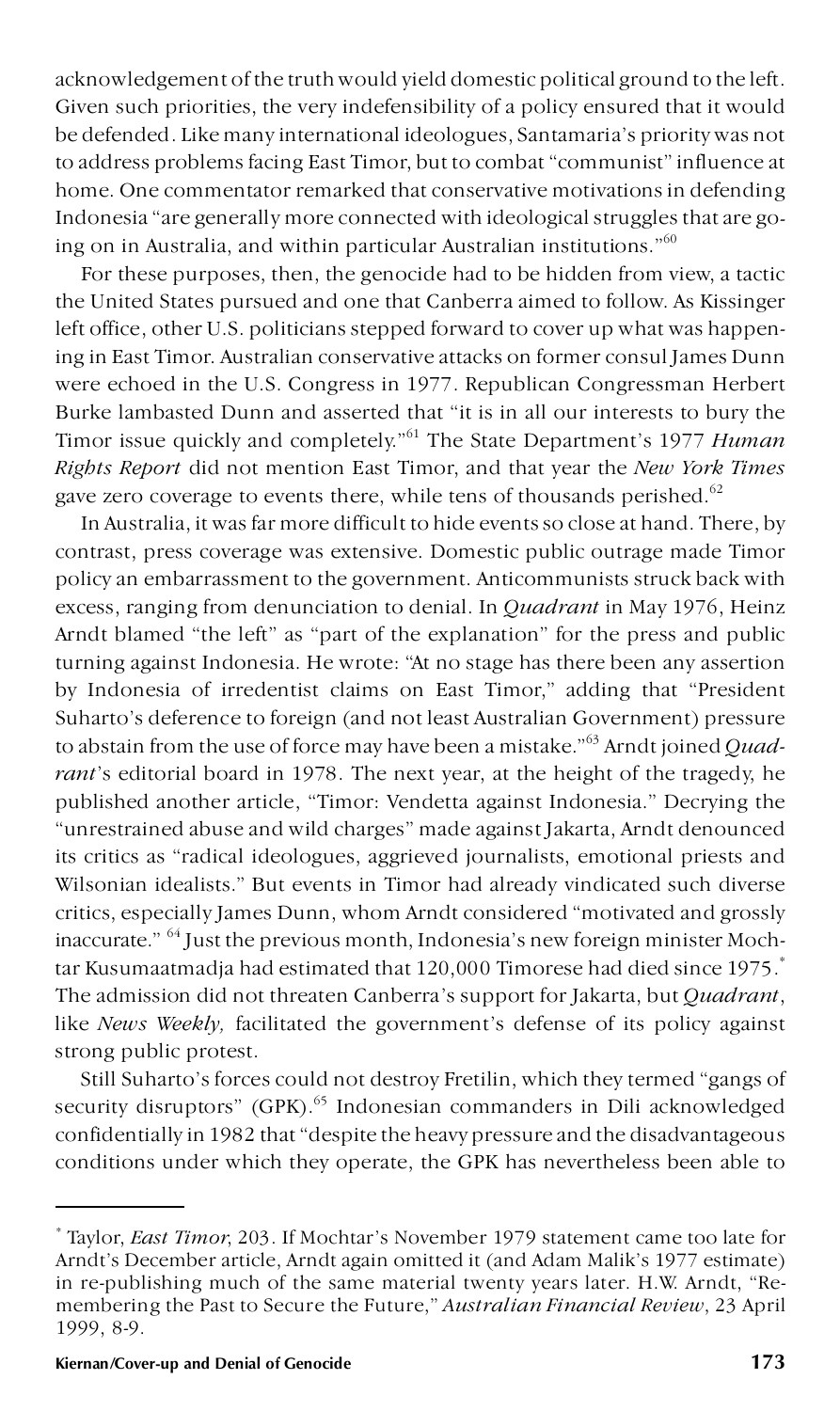hold out in the bush," and can still deploy "a very sizeable concentration of forces in one place." After seven years of occupation, Fretilin "support net works" still existed "in all settlements, the villages as well as the towns." These "underground networks are closely related to customs and to the family system." Indonesian commanders aimed "to obliterate the classic GPK areas" and "crush the GPK remnants to their roots." 66

News of the continuing death toll in East Timor grew, along with Australian public concern. Anticommunist denial became more strident, and the domestic left were still blamed for publicizing the story. But it was also more difficult to hold this line, and in 1983-84 a voice of dissent was heard. *Quadrant*'s new foreign policy columnist, former Labor senator John Wheeldon, called Jakarta's takeover of East Timor "an act of patently unjustified aggression" without "anything resembling a *bona fide* act of self-determination." <sup>67</sup> He was responding to a *Quadrant* cover story that had questioned the charge of Indonesian "aggression" and asserted that "there is now no hope that East Timor will become an in dependent sovereign state." The article's authors called for a negotiated peace, an end to Fretilin resistance, and admission of more refugees into Australia. These authors also chastised critics of Jakarta for "virulence" and "intemperate denunciation," adding: "Those who maintain the pretence that independence for East Timor is still a possibility have in the result hampered efforts to assist the East Timorese." <sup>68</sup> When Wheeldon responded, Heinz Arndt asserted: "Evidence of breaches of human rights by the Indonesians in East Timor is confined to highly suspect reports.…" <sup>69</sup> *Quadrant*'s media columnist, Anthony McAdam, praising Singapore and Malaysia as "genuine democracies," lauded Suharto's Indonesia as "relatively pluralistic." 70\*

*Quadrant*'s continuing support for Jakarta reinforced official policy. John Howard, who became leader of the conservative Opposition in Canberra in 1985, complained that "the preoccupation of the left of Australian politics with East Timor has needlessly soured our relations with Indonesia."<sup>71</sup> Arndt asserted that Indonesia's claim to East Timor was "exactly on a par" with China's claim to Hong Kong, yet Jakarta was receiving a "flood of abuse" motivated by "Left-wing hostility" and "racist arrogance." <sup>72</sup> A *Quadrant* editorial compared leftist critics of Arndt and fellow members of the "Indonesia Lobby" to "fanatical anti-semites." <sup>73</sup> In 1995, the magazine's columnist Peter Ryan rejoined the attack on "these left-wing lunatics": "The Timor claque increasingly resemble the English prigs of the left in the 1930s.…Timor is unfortunate, and when Presi dent Suharto shuts down a newspaper it does not make me happy. But it proba bly makes the ordinary people of Indonesia very happy indeed that he is steadily improving their living standards."<sup>74</sup>

Arndt again excoriated "the fanatical East Timor lobby" for "its perennial campaign of propaganda and disinformation against Indonesia." He asked why

<sup>\*</sup> McAdam pluralistically described himself in one journal as a "socialist," in another as a "liberal," and in *Quadrant* as "a self-confessed [*sic*] conservative." *Nation Review* (25 January 1979), *The Age "Green Guide"* (11 June 1981), and *Quadrant* (August 1983).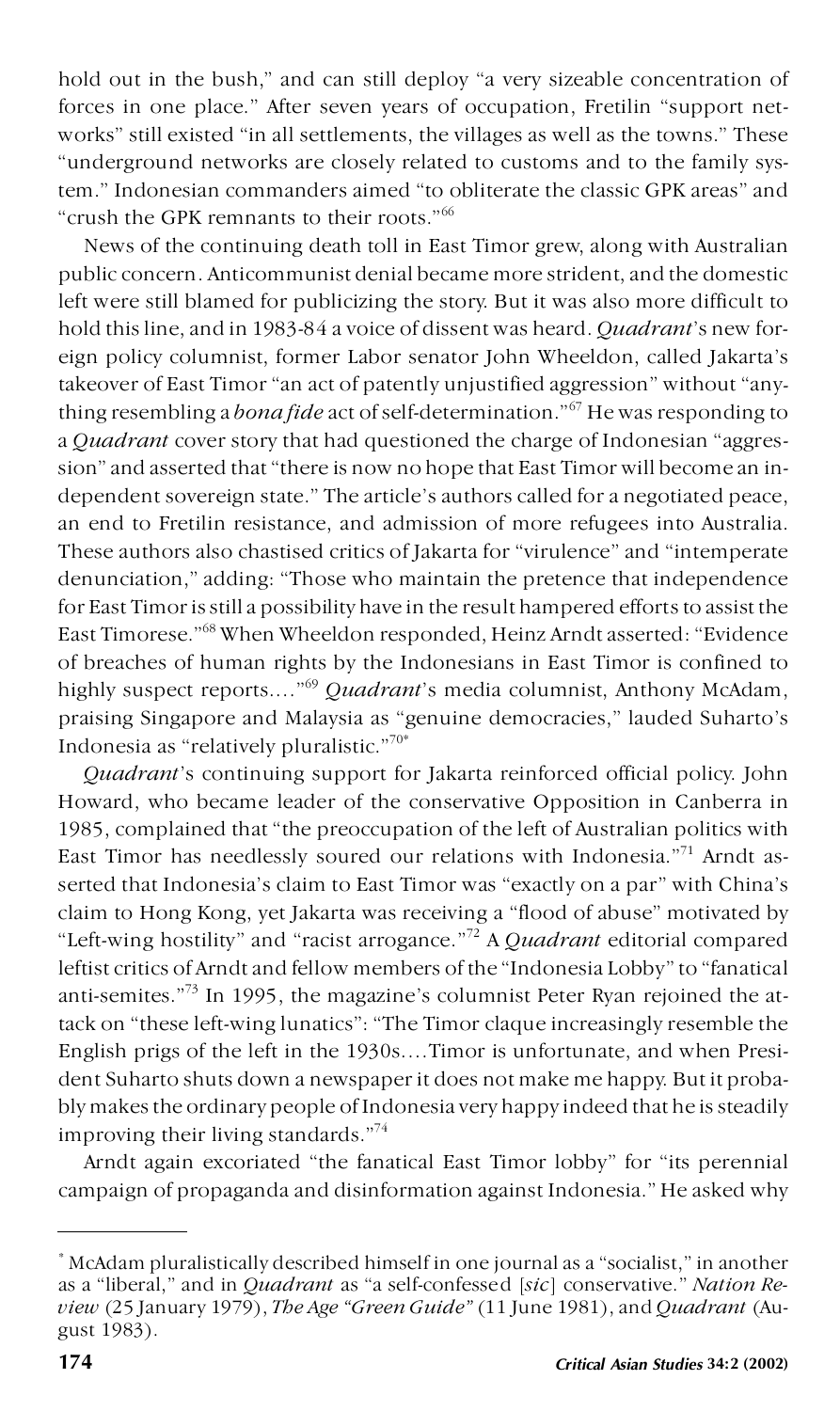have "sections of the Australian Press and public objected so violently to the in corporation of East Timor into Indonesia?" Arndt had posed this same question in 1976, finding leftist influence to be "part of the explanation." By 1995, it had become "the chief explanation." <sup>75</sup> The right-wing response was defensive. A *Quadrant* contributor who, like Santamaria, had defended the repressive Diem regime in South Vietnam, went so far as to assert that "even in human rights there is a case for Suharto," \* who was merely "a monster of the Left's imagination."<sup>76</sup> After Howard was elected prime minister in 1996, his Deputy PM, Tim Fischer, eulogized Suharto as "the man of the second half of the century."<sup>77</sup>

As late as 1995 Arndt claimed that "there is little evidence that the majority of East Timorese want independence.…The majority who have benefited greatly from very large Indonesian expenditure on roads and other infrastructure and on health and education, so long neglected by the Portuguese, are by all disinterested accounts not dissatisfied." <sup>78</sup> Just four years later, however, 79 percent of the Timorese would vote for independence in the August 1999 UN-organized referendum.

As the referendum approached, Indonesian officers and Timorese militia commanders met on 16 February 1999. Indonesian lieutenant-colonel Yahyat Sudrajad called for the killing of pro-independence movement leaders, their children, and even their grandchildren. "Not a single member of their families was to be left alive, the colonel told the meeting," after receiving orders from se nior Indonesian military commanders.<sup>79</sup> Militia killings commenced the next day. Survivors sought refuge in churches and priests' homes. On 26 March, the Indonesian-appointed governor of East Timor, Abilio Soares, gave orders "that the priests and nuns should be killed." <sup>80</sup> In Australia, Heinz Arndt again de nounced charges of genocide as anti-Indonesian "propaganda." <sup>81</sup> In Dili, Indo nesia's military commander Tono Suratman warned that "if the pro-independ ents do win…all will be destroyed. It will be worse than twenty-three years ago."<sup>82</sup> In May 1999, an Indonesian army document ordered that "massacres should be carried out from village to village after the announcement of the ballot if the pro-independence supporters win." The East Timorese independence movement "should be eliminated from itsleadership down to its roots." The forced deportation of hundreds of thousands was also planned.<sup>83</sup> The deportation was implemented after the vote when Indonesian-sponsored militias went on a rampage, killing possibly a thousand people and destroying up to 80 percent of the territory's houses.<sup>84</sup> Australian public opinion, which had long favored

<sup>\*</sup> Greg Sheridan, *Australian*, 20 May 1998, quoted in Burchill, "The Jakarta Lobby." Sheridan had praised Ngo Dinh Diem as "a man of great personal rectitude" and, with the Philippines' Marcos, "a genuine nationalist." Sheridan mused: "It is one of the most ghostly ifs of history: What if the Americans had supported President Diem?" (*Australian*, 4-5 October 1986). The *Pentagon Papers* term Diem's South Vietnam "essentially the creation of the United States," which according to CIA chief Edward Lansdale helped "to promote a fascist state" there. The U.S. Secretary of Defense accused Diem in 1963 of "large-scale oppressions" but ruled out withdrawal of the 15,000 U.S. troops supporting him. George Kahin, *Intervention* (New York: Knopf, 1986), 96, 170-71.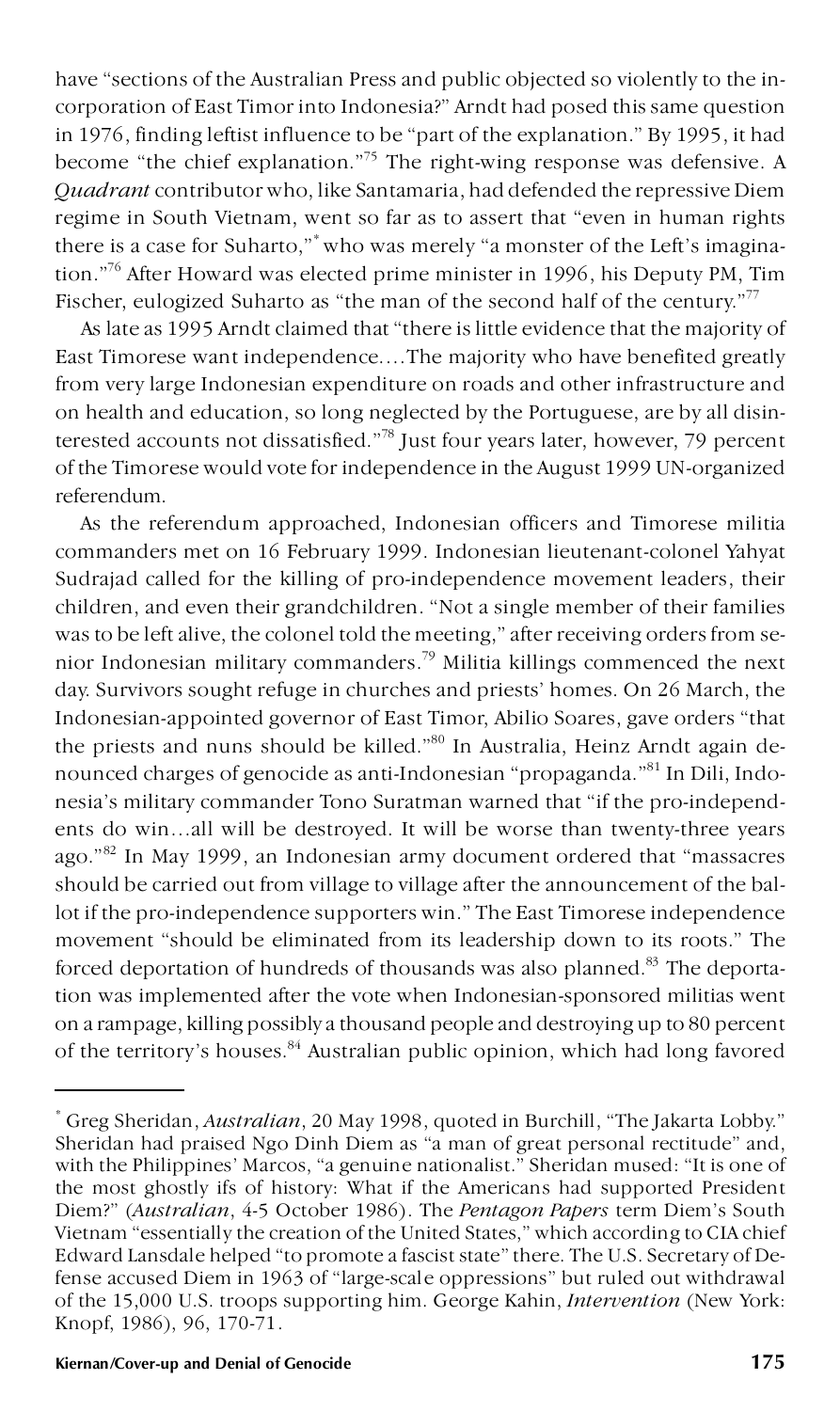

Peter Gunner, left, and Lorna Cubillo, both taken from their families as children to be raised in group homes, react to news that a Federal Court in Darwin, Australia had rejected their claim for redress, 11 August 2000. (AP Photo/David Guttenfelder)

independence for East Timor, even "if a left-wing group gains control there," 85 finally forced the abandonment of Canberra's policy.

Western appeasement of Indonesia since 1975, including over \$1 billion in military supplies from the United States, Britain, and Australia, had enabled the initial Timor tragedy to be repeated.<sup>86</sup> Even now Douglas Paal, president of the U.S. Asia Pacific Policy Center, told the *Washington Post* that "Timor is a speed bump on the road to dealing with Jakarta, and we've got to get over it safely."<sup>87</sup> It was not this view, however, that Heinz Arndt decried in criticizing "the one-sid edness of Western opinion, which focused on the hostilities but overlooked the major effort which the Indonesian government was devoting to improving the economic and social infrastructure of the territory."<sup>88</sup> In 2001, the UN organized the territory's first free election. Fretilin won 57 percent of the vote, close to the 55 percent it had received in village-level elections before the invasion. In the interim, 100,000-200,000 Timorese had died.<sup>89</sup>

#### The Australian Aborigines

The Australian cover-up of the mass murder in East Timor in the service of anticommunism and misguided realpolitik echoes in the ongoing denial of the genocide of Australian Aborigines. While the latter springs in part from conflict over material resources on Aboriginal land, it shares the common feature of demonization of the domestic "left."

Australian politicians of the two-party conservative coalition were not unani mous in support of Jakarta. Liberal parliamentarians Alan Missen and Michael Hodgman criticized Indonesia's invasion, as did Australia's first Aboriginal senator, Neville Bonner, also a Liberal, who had visited East Timor.<sup>90</sup> But support for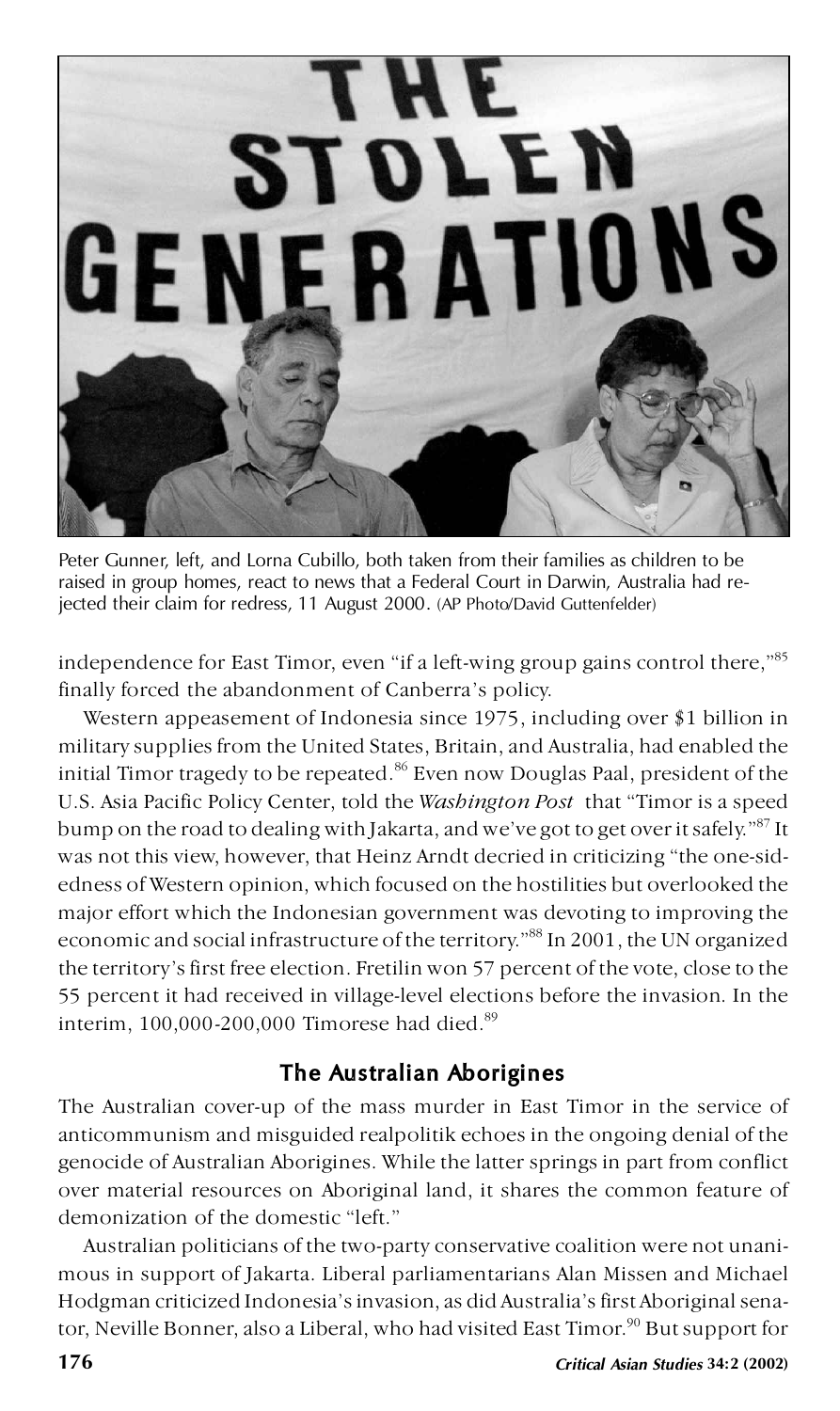both East Timor and Aboriginal rights was more widespread among independ ent religious organizations, the ALP, and the unions, especially on the left.

The Aboriginal rights issue emerged slowly against a backdrop of genocide. The Aboriginal population of Australia at the time of British settlement in 1788 is estimated to have been roughly 750,000. It fell to only 31,000 by 1911, with up to  $600,000$  deaths following the initial British arrival,  $91$  mostly from new diseases like smallpox. $92$  Historian Henry Reynolds plausibly estimates that approximately 20,000 more blacks were killed resisting the white occupation of Australia between 1788 and 1901. $93$  Then, in the twentieth century, Australian governments took thousands of "half-caste" children from their mothers, to "breed out the colour." $^{94}$  From 1910 to 1970, 10 percent of Aboriginal children were separated from their families.<sup>95</sup> Queensland's Chief Protector of Native Affairs from 1913 to 1942 aimed to "preserve the purity of the white race from the grave social dangers that always threaten where there is a degraded race living in loose condition at its back door." <sup>96</sup> The Northern Territory's Chief Protector from 1927 to 1939 advocated eugenics, arguing that by the sixth generation, "all native characteristics of the Australian Aborigines are eradicated. The problem of our half-castes will quickly be eliminated by the complete disappearance of the black race." <sup>97</sup> At a 1937 Canberra conference of Australian officials responsi ble for Aboriginal affairs, Western Australia's Chief Protector, A. O. Neville, ex plained his view to a reporter, who wrote "that within one hundred years the pure black will be extinct. But the half caste problem was increasing.…Therefore their idea was to keep the pure blacks segregated and absorb the half-castes into the white population.…The pure black was not a quick breeder. On the other hand the half-caste was.…In order to secure the complete segregation of the children…[at age two] they were taken from their mothers and reared in ac cordance with white ideas." <sup>98</sup> Neville asked the conference: "Are we going to have a population of one million blacks...or are we going to merge them into our white community and eventually forget that there were any Aborigines in Australia?" <sup>99</sup>

As with East Timor, the Aboriginal rights cause attracted early support from the left, and some from the right. From 1931 the Communist Party of Australia denounced the "mass physical extermination" to which Aborigines had been subjected, and called for "absolute prohibition of the kidnapping of Aboriginal children."<sup>100</sup> Leftists supported the Aboriginal Day of Mourning and Protest in 1938, the *Catholic Worker* took up Aboriginal causes in 1942, and a human rights movement emerged in 1946. The next year Santamaria's *News Weekly* decried the mistreatment of Aborigines and suggested they be taught agriculture.<sup>101</sup> Removals of Aboriginal children continued. Aborigines gained the right to vote in Australian federal elections only in  $1963$ <sup>102</sup>

Santamaria and other conservatives, initially not hostile to Aborigines, hard ened their stance after the issue became one of restitution rather than citizenship. Many outback Aborigines began to fight for land rights to gain economic autonomy and compensation for their dispossession. The cause slowly gath ered support. Santamaria began to oppose Aboriginal land rights activists, whether radicals or religious conservatives.<sup>103</sup> As substantial uranium deposits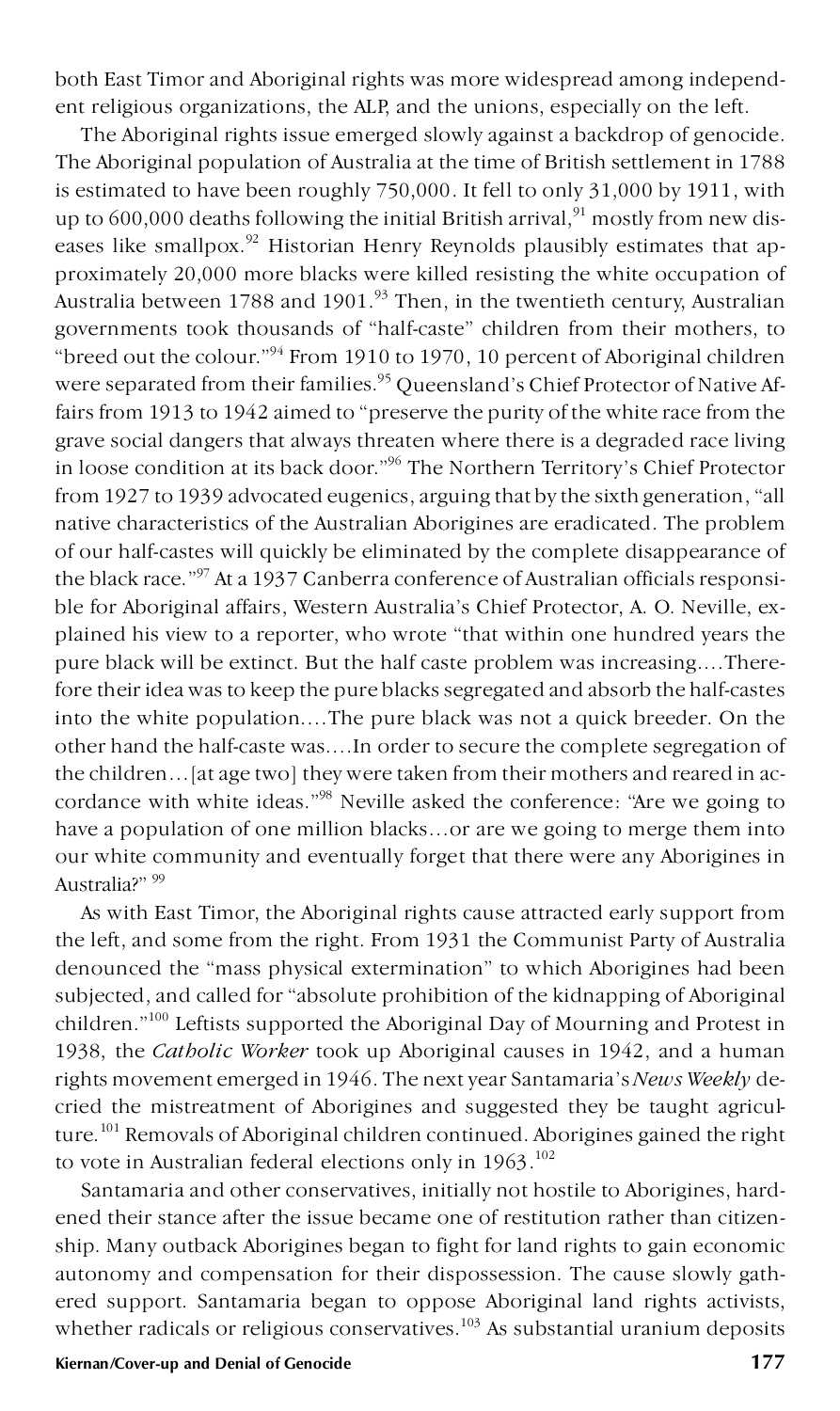were discovered on Aboriginal lands, pastoral and mining company lobbyists opposed land rights, and *Quadrant* authors joined the fray. While many of the Aboriginal movement's leading figures were politically independent, anticom munists often neglected and increasingly opposed Aboriginal causes, while communists, leftists, and many liberals were supportive.

## The Land Rights Movement

In 1961, Brian Manning, two Aboriginal brothers, Dexter and David Daniels, and twenty-two other Aborigines founded the Northern Territory Council for Aboriginal Rights. They aimed to prod trade union organizations to improve Ab original wages.<sup>104</sup> In 1963, thirteen tribes sent the Australian Parliament a bark petition protesting the "secret" excision from their reserve, for the Nabalco bauxite mining company, of 140 square miles of "hunting and food gathering land for the Yirrkala tribes from time immemorial; we were all born here." They feared "the fate which has overtaken the Larrakeah [Larrakia] tribe."<sup>105</sup>

At Daguragu (Wattie Creek), also in the Northern Territory, Aboriginal stock men received a weekly wage of only A\$6.32. In mid-1966 a hundred Gurindji stockmen demanded wage parity and went on strike against the world's largest cattle station, the Wave Hill Pastoral Company, owned by Lord Vestey.<sup>106</sup> With Dexter Daniels, by then Aboriginal organizer for the North Australian Workers Union, Manning drove the first truckload of stores to Wattie Creek to support the Gurindji strikers' camp. His 1.5 ton truck, "loaded to the gunnels" with flour, sugar, tea, baking powder, rice and tobacco, "shook to pieces over the rough roads." <sup>107</sup> The Gurindji re-occupied and claimed their traditional tribal lands. In 1970 the Waterside Workers' Federation imposed a \$1 levy on all mem bers, producing a \$17,000 donation to enable the Gurindji to fence their land.<sup>108</sup> In 1972, Lord Vestey handed over ninety square kilometers and soon sold another  $3,250$  to the government to be given to the Gurindji.<sup>109</sup> When he joined the Campaign for an Independent East Timor in 1974, Manning was working with the Larrakia people and their traditional elder, Bobby Secretary, who were claiming tribal land in Darwin.<sup>110</sup> His actions made connections between domestic and foreign concerns that others worked hard to obscure.<sup>111</sup>

Bob Santamaria and his anticommunist allies, by contrast, believed that Timor ese independence, acknowledgment of Jakarta's crimes against humanity, rec ognition of the genocide of the Aborigines, or redress for their dispossession by granting land rights, would be the first steps down a slippery slope of commu nist appeasement. Just as he denounced leftist and Jesuit supporters of the Timorese, Santamaria now campaigned against the Catholic Commission for Justice and Peace (CCJP), which took up the land rights cause. Among his tar gets was the Aboriginal priest Pat Dodson, who in 1980-81 headed a joint task force of the CCJP and the Australian Council of Churches on Aboriginal land rights education. Dodson left the priesthood in 1981 and later chaired the Council for Aboriginal Reconciliation.

Like its left-liberal counterpart *Meanjin*,<sup>112</sup> during its first decades *Quadrant* had run some thoughtful pieces on Aboriginal themes, including a critique of "the inability of Australians to come to terms with their genocidal past" in which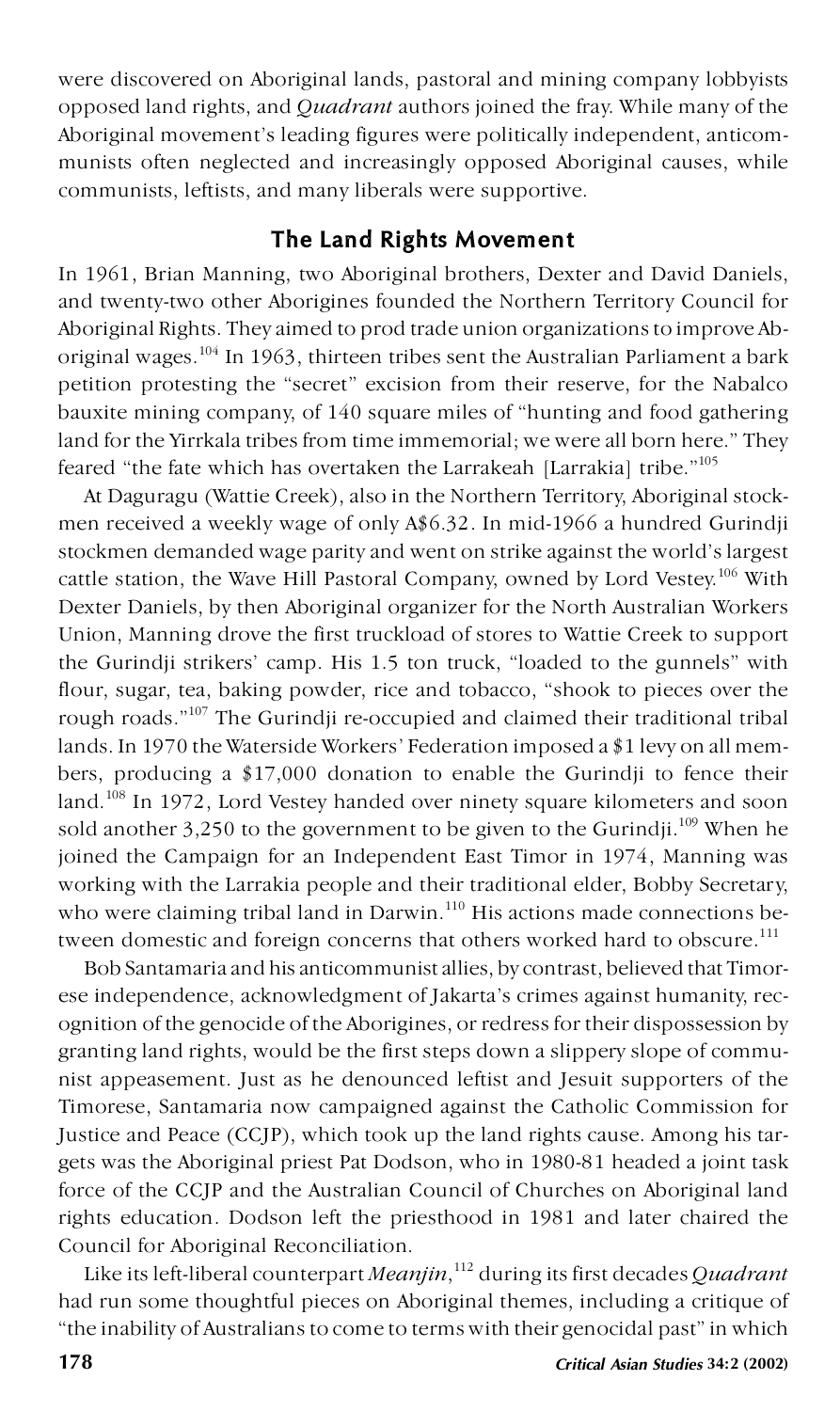"settlers systematically destroyed the blacks."<sup>113</sup> But now the rise of the land rights movement met conservative opposition. Western Mining Company exec utive director Hugh Morgan campaigned against Aboriginal causes, especially after he became president of the Australian Mining Industry Council in  $1981$ <sup>114</sup>

An anonymous *Quadrant* article accused "sections of the affluent middle class" of "a guilt complex about the Aborigines which at times assumes grotesque proportions." The author compared the Aboriginal tragedy "to that of unemployed youth, drug addicts, deserted wives and other groups of victims." Criticizing advocates of "cultural convergence," the author asked: "How does a platypus converge with a sheep dog?" As for land rights, "History, to have been there first, is a weak ethical basis for claims to possession.…Australia is to day…what the descendants of white settlers have made it. It is they, not the Ab origines, who have established the more substantial claim to possession." Aborigines merely needed help to "rise from their present state of backwardness and misery."<sup>115</sup> When Bob Hawke's Labor government came to office in 1983 proposing uniform federal land rights legislation, *Quadrant* proclaimed Aboriginal lands "better suited than almost any others in the world for disposal of the nu clear waste materials which the world's ever growing nuclear power industry will generate."<sup>116</sup>

*Quadrant* contributor Elizabeth Durack (1915-2000) wrote:

Sad as it was for both mother and child, most, if not all Aboriginal women, were resigned to the idea of their half-caste children being taken from them.…Many came forward with them as babies or youngsters and tearfully presented them to the Mission or to the recruiting parties that went through the stations and out-back towns collecting pale-skinned infants and placing them either with white foster-parents or in Church orphan ages. Aboriginal women were well aware of all this. That was why they *had* half-caste children. That was what they used, as opportunity arose, their bodies *for*.<sup>117</sup>

On the next page began Roger Scruton's argument against land rights. He described "the *Untergang* of the savage" as the "inevitable" result of "a weak culture confronted with a strong one," adding, "we shouldn't even contemplate undoing the supposedly illegitimate settlement." It "would have happened any where" — "when finite, mortal beings, imperfect beings given to evil, settle anywhere — they destroy as much as they build." Scruton asked, "Whom was the land taken from?, [and] what makes the Aborigines now alive, the true inheritors of the ones that are dead?…The only thing that the present Aborigines have in common, if anything, with those from whom the original land was taken — if it were taken — is their race." Restoring land to Aborigines "introduces an ele ment of race hatred, at least in the more primitive white Australians."<sup>118</sup>

*Quadrant* columnist Anthony McAdam attacked John Pilger's 1985 film about Aboriginal suffering, *The Secret Country*. McAdam wrote that "terrible things were done to Aboriginal people…just as I believe terrible things were done to many whites." But he ridiculed "the now fashionable charge of 'geno cide'" and denounced "this exercise in national denigration" as an assault on "the nation's honour." He added: "Pilger's apparent use of the Aboriginal issue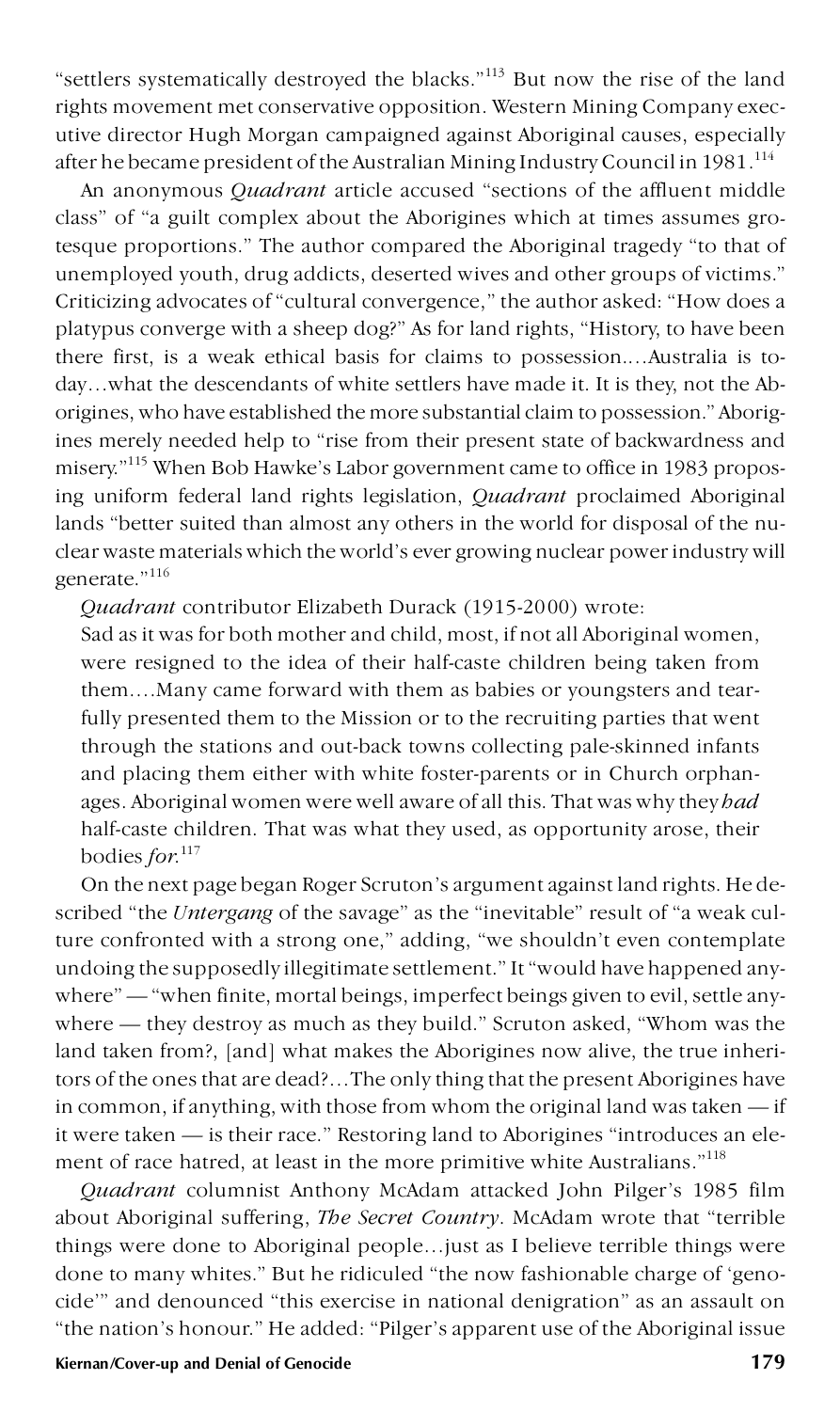to play on 'white guilt' for political purposes other than the one at hand appears to be an increasingly fashionable stratagem." 119\*

In a 1992 *Quadrant* article, Robert Murray denounced "inaccurate clichés that seem to be rapidly settling into the national consciousness," including "Myth 1: Aborigines." He posed "the big questions: Did we steal their land? And did our forebears commit 'genocide' against them?" To the first question, Murray replied: "Governors and governments nearly always meant well to wards the blacks, but at the crunch favoured the development of the country meaning whites moving into black land.…Was the land stolen? It's a matter of which way you look at it, but we should avoid being glib.…" Turning to the sec ond issue, Murray wrote that "settlers in Australia shot many thousands of Ab origines, mainly as grossly overreactive self-defence.…The shooting of 20,000 Aborigines — or even twice that number, as is possible — in a population of half a million to one million over 100 years, is tragic and shameful. It decimated communities. But it hardly amounts to 'genocide'.…" 120

In 1990, *Quadrant* appointed a new editor, Robert Manne, an admirer of Bob Santamaria though no apologist for Jakarta. Meanwhile, with the end of the cold war, Santamaria's own views mellowed in his last years.<sup>121</sup> Rejecting the economic rationalism of the New Right, he revisited some of his early anticor porate concerns. Manne, too, fell out with *Quadrant*'s board after he began in 1996 to print differing views on Aboriginal issues and on High Court judgments in favor of land rights.<sup>122</sup> Then, in April 1997, the national Human Rights and Equal Opportunity Commission presented its finding that the removal of Ab original children had constituted genocide.<sup>123</sup> This provoked a right-wing crisis. In June, *Quadrant* literary editor Les Murray accused Manne of taking "the re ceived leftist line on Aborigines" over the previous year. Manne had lost the sup port of the *Quadrant* "old guard." He resigned a few months later and has since written: "Over the next three years *Quadrant* became devoted to ever wilder and more extreme attacks on every cause and belief of the contemporary Ab original political leadership and its support base."<sup>124</sup>

### Olympian Denial

Before the 2000 Olympics, Prime Minister Howard was reported to be reading *Quadrant* "religiously," and he even attended a conference sponsored by the magazine. In September 2000 the magazine held another conference, on Ab original matters.<sup>125</sup> Onetime leftist Keith Windshuttle introduced a paper that *Quadrant* was to publish over its next three monthly issues: "The Myths of Frontier Massacres in Australian History."<sup>126</sup> Windshuttle looked simply at "the evidence of four events that recent historians have described as massacres," and

<sup>\*</sup> McAdam later became corporate affairs manager for Philip Morris (*Age*, 11 June 1988). Roger Scruton earned a monthly retainer from Japan Tobacco International ("Advocating Tobacco, On the Payroll of Tobacco," *New York Times*, 23 March 2002, B9). Elizabeth Durack admitted she had "created the persona of Aboriginal painter Eddie Burrup, and exhibited 'his' paintings with explanatory statements in Pidgin," fueling controversy over ownership of Aboriginal art (*Oxford Companion to Australian History* [Melbourne: Oxford University Press, 1999], 200).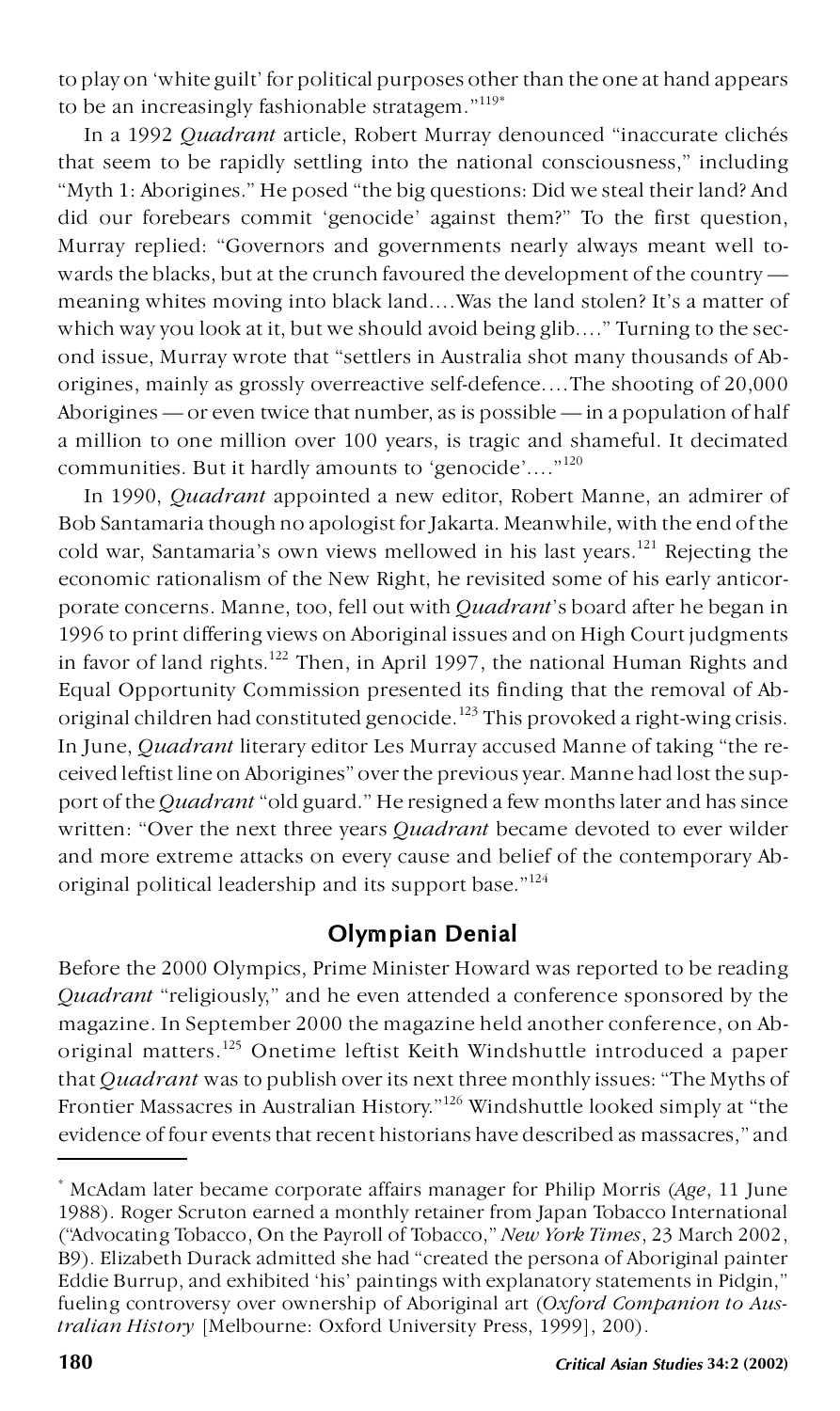argued that "only one of them deserves this description." Two he considered "legitimate police operations" and a third, contrary to the finding of a Royal Commission, was "pure mythology. Not only was there no massacre but there was no good evidence that any Aborigines were ever killed." \* "Most killings of Aborigines occurred not in large numbers but in ones and twos…there were some massacres, but they were rare and isolated," "unusual events" with "their own specific causes."<sup>127</sup>

Windshuttle asserted: "The notion that the frontier was a place where white men could kill blacks with impunity ignores the powerful cultural and legal pro hibitions." <sup>128</sup> But, as Henry Reynolds and Charles Rowley noted, Aborigines were barred from giving court testimony, on grounds that heathens could not be sworn. Only from 1876 were they allowed to testify in New South Wales courts, and from 1884 in Queensland.<sup>129</sup> Ignoring this, but citing Rowley as "the most reputable historian in the field," <sup>130</sup> Windshuttle also omitted Rowley's many descriptions of the "massacres" and "exterminations" of Aborigines.† Accusing a missionary of having in 1838 "invented the notion of …'a war of extir pation,'" Windshuttle further ignored an 1836 official report to the British colo nial secretary recalling a "war of extermination…here." <sup>131</sup> Instead, he accused Aborigines' supporters and historians who publicized their tragedy of having "fabricated" and "manufactured" stories to further their own careers.<sup>132‡</sup>

<sup>\*</sup> Windshuttle wrote of another case that diaries of members of Stirling's 1834 expe dition say "they killed only a proportion" of 70-80 Aborigines ("The Myths of Frontier Massacres," *Quadrant* 370 [XLIV, 10, October 2000]: 18). Citing Jan Critchett, *A Distant Field of Murder: Western District Frontiers, 1834-184 8* (Melbourne Univer sity Press, 1990), he also asserted that "only three events…involved mass killings" of Aborigines in Western Victoria in 1834-48, while he labeled the Aboriginal killing of six shepherds a "mass killing of Europeans" (*Quadrant*, November 2000, 21). But Critchett documented *11* events (not 3) meeting Windshuttle's definition of a mass killing. The Aboriginal victims numbered, respectively, 10, "35-40," 30-51, 8, 7, 9, 9, 8-20, "9 or 10," 6, and 9 (Appendix 3). Windshuttle claimed Critchett "counts a total of 200 Aborigines killed by whites" (21); her figure was 300-350 (130-31). Ian Clark, *Scars in the Landscape: A Register of Massacre Sites in Western Victoria, 1803-185 9* (Canberra: AIATSIS, 1995) details 107 killing sites, including twenty-one where six or more Aborigines were killed.

<sup>&</sup>lt;sup>†</sup> C. D. Rowley, *The Destruction of Aboriginal Society* (Ringwood: Penguin, 1972), 112, 117 ("extermination"), 18, 36, 42, 113-4, 151-52, 157 ("massacres"), 33, 161 ("indiscriminate slaughter"), 41, 149 ("war waged against" Aborigines, "with all the suspending of morality involved"), 217 ("punitive expeditions"). Windshuttle's honesty may also be judged by his claim that I noted "the 'hundreds of massacres' that took place in the twentieth century" (Windshuttle, "The Fabrication of Aborigi nal History," *New Criterion* 20, no. 1 [September 2001]). No, I referred mostly to the nineteenth century, saying: "troopers killed 25 Aborigines at the 'Battle of Pinjarra' in 1834. 'Hundreds of massacres' followed over the next century." ("Australia's Ab original Genocides," *Bangkok Post*, 10 September 2000, 6, quoting Colin Tatz, *Genocide in Australia*, 16.)

<sup>‡</sup> Windshuttle has been answered effectively by Henry Reynolds, *An Indelible Stain?*; Ray Evans and Bill Thorpe, "Indigenocide and the Massacre of Australian History," *Overland*, no. 163, July 2001, 21-39, and *Age*, 7 July 2001; Manne, "In Denial."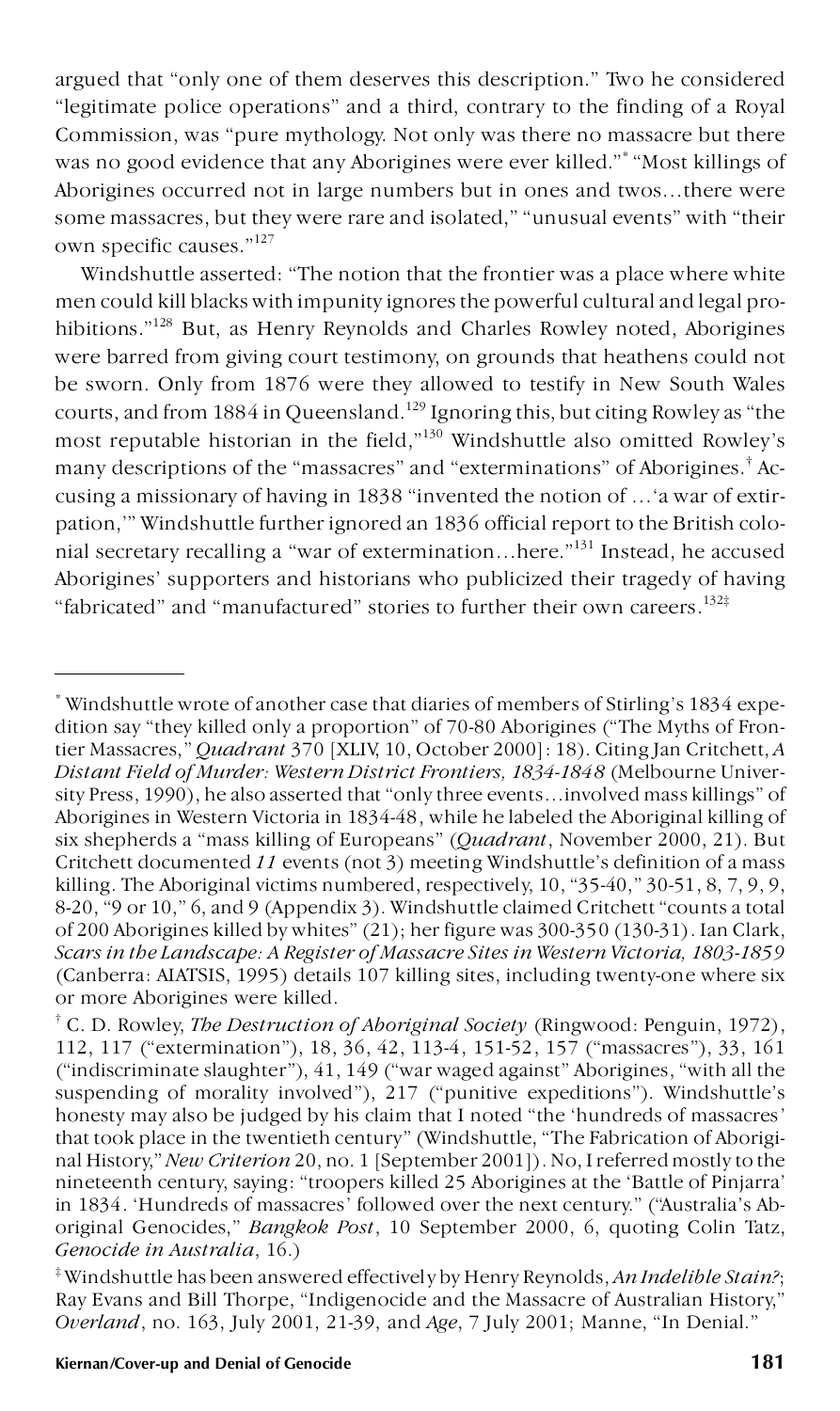Just as Heinz Arndt explained that "sections of the Australian Press…objected so violently to the incorporation of East Timor into Indonesia" because support for its independence came "from the left," now Windshuttle pleaded that his opponents dominated the media too. To him, Robert Manne had be come "a member of the Left establishment," while my own work on Aboriginal genocides was supposedly "syndicated to English-language newspapers around the world."<sup>133</sup> The reverse was true. The new campaign to deny the Aboriginal genocide, led by *Quadrant*, was taken up in the Australian mass media by a chorus of right-wing columnists with records of antagonism to Aborigines and "leftist" supporters, and easy access to a wide public. $134$ 

Just as Santamaria targeted "Marxist" Jesuits, Windshuttle denounced the "tradition begun by missionaries in the early nineteenth century and perpetu ated by academics in the late twentieth — of the invention of massacre stories." He accused missionaries of lying — not the perpetrator troops, who in one case provided "the only eyewitness accounts." <sup>135</sup> He criticized the land rights movement as a modern secular version of the same Aboriginal "separatism" previ ously favored by the missionary with "a heady vision of himself as their physical protector." Just as separatism "meant the missionaries would keep their funding and their jobs," so "massacre stories, then and now, were often invented as ideological supports for the policy of separatism." 136

At bottom, Windshuttle opposes Aboriginal land rights and covers up the history of massacres that strengthens the case for restitution. He recommends assimilation. "Instead of land rights, customary law and traditional culture, most of them want simply to live like the rest of us. The assimilation of the great majority of the Aboriginal population is an accomplished fact."<sup>137</sup> Yet, some Aborigines wish to live on their traditional land and reclaim it. Denial of their land rights favors white claimants such as pastoral and mining corporations. Denial of the genocide, too, undercuts Aboriginal claims based on justice. It also helped a recalcitrant prime minister out of a tight corner at the Olympic Games.

#### Conclusion

Denial of genocide is often a function of simple political priorities — often ones not directly related to the genocide. In many cases the truth of the matter be comes clear and would not be denied, even if it could plausibly be. But in other cases, the stakes prove too high, or the victims too lowly. Revelation of such genocides might threaten a keystone policy (in these two cases: anticom munism, realpolitik, and refusal to redress injustice), require resource reallocation (land rights), embarrass a domestic political leader (John Howard) or international ally (Jakarta, Washington), or rehabilitate ideological dissidents (the "left"). In some such cases, genocide can be denied even when intellectu ally the facts are undeniable. Raw power, of course, often requires only a fig leaf of legitimacy. Policy plows ahead and, almost automatically, action produces its own apologists. Victims of genocide in small foreign territories like East Timor, or domestic groups with reduced surviving populations like Australian Aborigines, cannot easily contest geopolitical *or* domestic government priorities. Me dia attention to small countries, even those threatened with genocide, is usually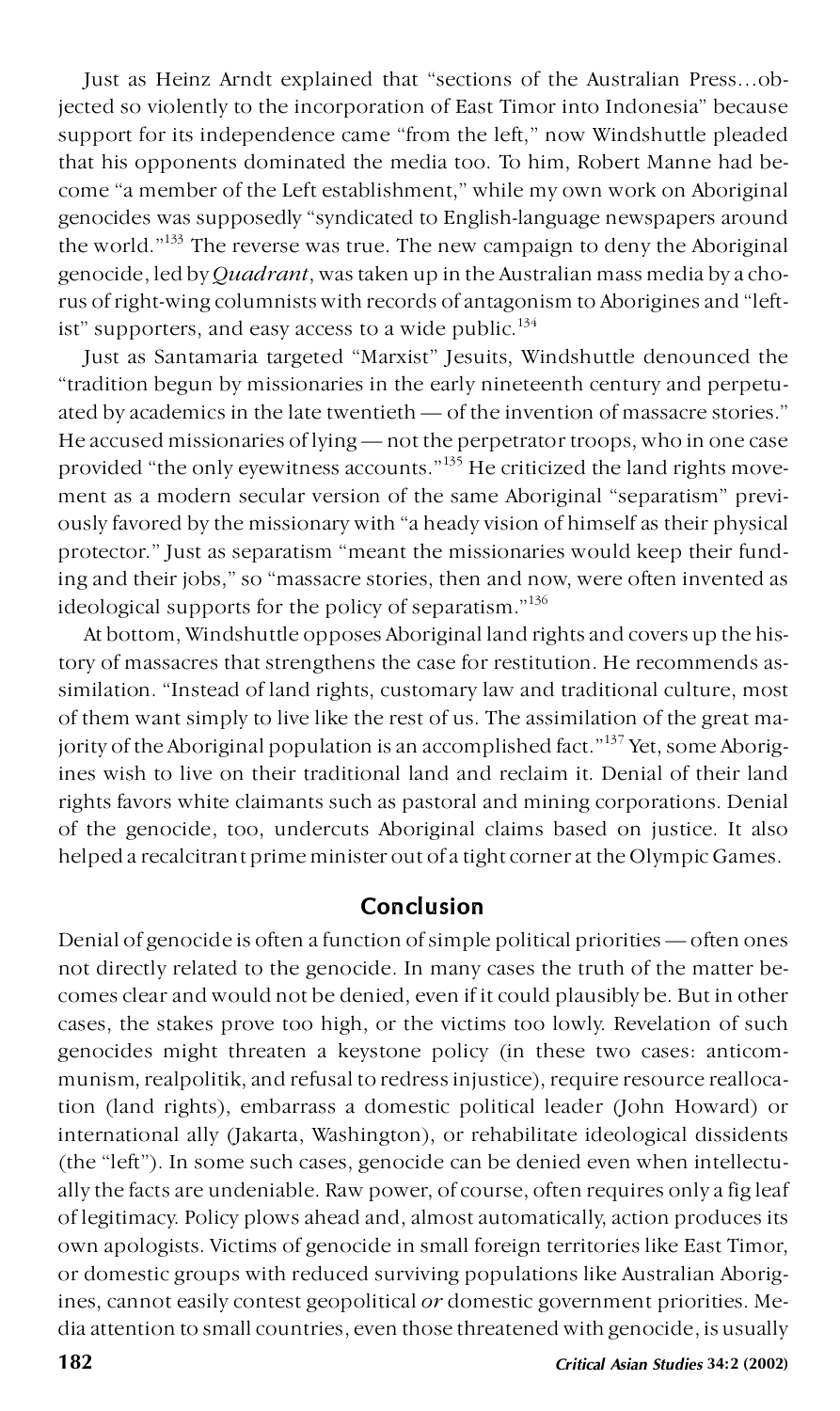

Newly elected East Timor president Xanana Gusmao, left, smiles after being congratulated by Sergio Vieira De Mello, head of the UN Transitional Adminstration in East Timor, Wednesday, 17 April 2002, during a meeting in Dili. (AP Photo/Firdia Lisnawati)

insufficient to threaten domestic policy-makers or make them pressure foreign perpetrators, for instance by cutting military supplies, which could have restrained Jakarta but embarrassed a powerful ally, the United States. Public opinion on foreign policy rarely determines national elections. Likewise, remnant survivors of genocides wield minimal electoral clout. In the Aboriginal case, on such a domestic issue their conservative opponents rebuffed the example of the same powerful ally: U.S. recognition of injustices to Native Americans. Even when media monopolies don't consign the facts to obscurity, governments can often ignore both foreign models and domestic protests by victimized minorities — as well as protests against policies on faraway tragedies.

Genocide is the most serious crime against humanity. No politician wants to be accused of facilitating it. No American politician took any blame for the East Timor genocide, even though the United States armed Indonesia for years while the *New York Times* gave East Timor so little attention that as late as 1998 it mislabeled the territory a "former Dutch colony."<sup>138</sup> U.S. policy-makers could afford to be laconic. But under greater media scrutiny, as in Australia, policies favoring genocidal regimes require fantastic denials and defenses.

In the case of East Timor, for twenty-four years, a few conservatives attempted to cover up the unfolding truth both to defend established Australian and U.S. policy, and to deny "leftists" political points or moral credit. The plight of the Timorese came a poor third to these priorities. But in the end, official policy unraveled as the brutal nature of the Indonesian regime made stability im possible. Timorese resistance again outlasted a foreign occupier. Far from real politik, Indonesia's adventure contributed to loss of its international standing and the eventual fall of the Suharto regime itself, with new threats to Indonesian unity and possibly to Australia's security. And in a unique series of events, Australian public opinion, informed with the help of a citizen solidarity organization by knowledge of the carnage, swept away a bankrupt policy.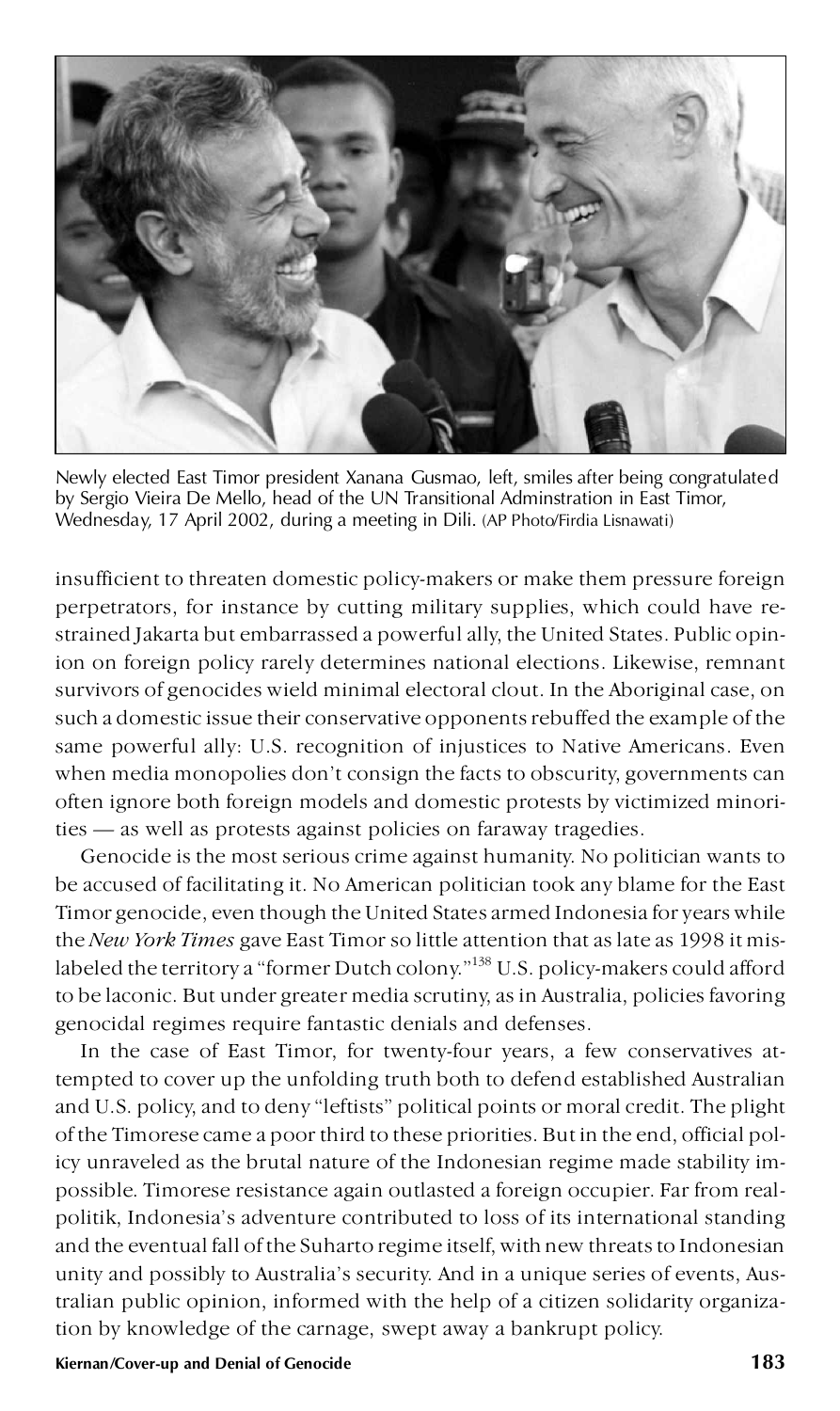In 1999, Australian troops in UN berets dug in on the Indonesian border of East Timor. Just as John Howard, who sent them there, had once served in the Cabinet that policed the communications blackout on Timor, he now termed the memory of the Aboriginal genocide a "black armband" view of Australian history,<sup>139</sup> recalling Japanese nationalists resentful of "masochistic" views of Japan's war crimes.<sup>140</sup> Conservatives denied the Aboriginal genocide not on the basis of historical facts, but largely because Aborigines had liberal or leftist sup porters, corporate opponents were threatened by land rights, and their prime minister was being challenged. Timorese and Aborigines were pawns in much larger games. The stakes of recognizing past injustices remain grounded in the present, in domestic debate, and perennial issues of power.

#### Notes

- 1. Brian Manning, "Charlie India Echo Tango Calling Timor Leste," paper read at the Seventh Biennial Labour History Conference, Australian National Univer sity, Canberra, 2001.
- 2. See "The Roger East Story," *The New Journalist* 32 (May 1979): 9-14; Rodney Tiffen, *Diplomatic Deceits: Government, Media, and East Timor* (Sydney: UNSW Press, 2001): 22, 25-26, 38; Desmond Ball and Hamish McDonald, *Death in Balibo, Lies in Canberra* (Sydney: Allen and Unwin, 2000); Paul Monk, "Balibo: Murdani and the Memory Hole," *Quadrant*, November 2000, 50-58; Jill Jolliffe, *Cover-Up: The Inside Story of the Balibo Five* (Melbourne: Scribe, 2001).
- 3. Manning joined the CPA in 1959 in his Queensland home town, on the advice of "an ex-Party member who had been expelled during the early fifties in some Stalinist purges." This dissident communist "encouraged me to join and ad vised that I continue to retain a capacity to think for myself" (personal commu nication, 9 June 2001). Manning was founding Secretary of Darwin's Trades and Labor Council (1971-74 ) and Secretary of the Darwin branch of the Water side Workers' Federation (1968-74, 1978-82, 1996-2000).
- 4. Denis Freney, *A Map of Days* (Melbourne: Heinemann, 1991): 340, 343.
- 5. Manning, "Charlie India Echo Tango."
- 6. Freney, *A Map of Days*, 354.
- 7. Manning, "Charlie India Echo Tango"; Ball and McDonald, *Death in Balibo*, 178-80; Freney, *A Map of Days*, 357-64, 369-73; Tiffen, *Diplomatic Deceits*, 27.
- 8. Kevin Gover, Assistant Secretary-Indian Affairs, U.S. Department of Interior, 8 September 2000; see www.naswdc.org/nasw/diversity/govern.html.
- 9. Beverley Smith cited a statement by Dr. Peter McCawley of the Australian National University, on the ABC Radio program, "The World Today," 20 June 1984. Smith, "White Nomad: Burchett's Approach to Asia in the Australian Context," in *Burchett: Reporting the Other Side of the World, 1939-198 3*, ed. Ben Kiernan (London: Quartet, 1986), 126. Patrick Walsh adds: "Indonesia has sometimes used Australia's treatment of Aborigines to hit back in response to criticism of Indonesian behaviour in East Timor" ("Australia and East Timor," *Arena* 34 [April-May 1998]: 25).
- 10. Smith, "White Nomad," 126.
- 11. On my initial misjudgment, see "Vietnam and the Governments and People of Kampuchea," *Bulletin of Concerned Asian Scholars* 11, no. 4 (1979): 19-25; 12, no. 2 (1980): 72. On anticommunist support for the Khmer Rouge, see Ben Kiernan, ed., *Genocide and Democracy in Cambodia: The Khmer Rouge, the*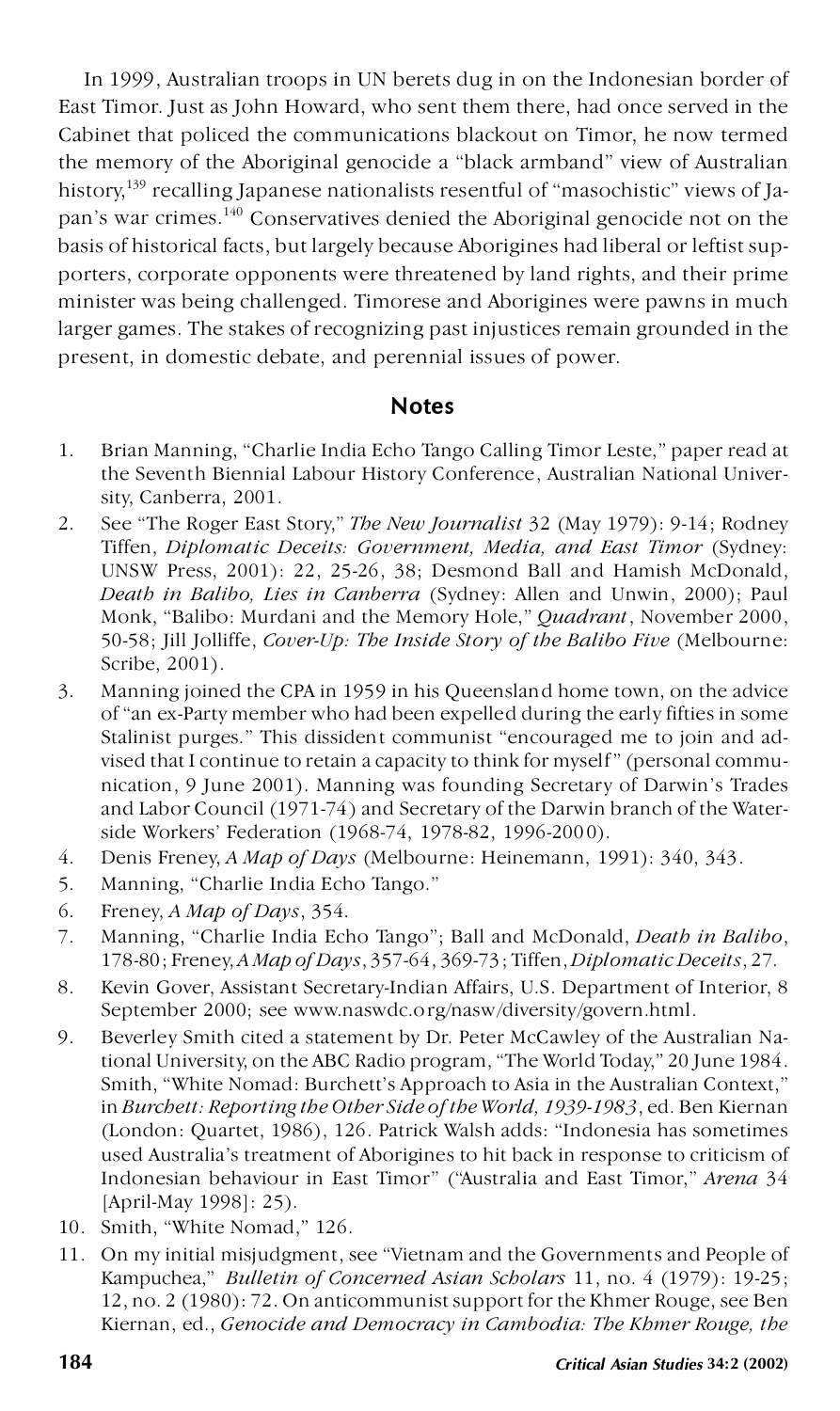*United Nations, and the International Community* (New Haven: Yale Council on Southeast Asia Studies, 1993), ch. 6, and "Bringing the Khmer Rouge to Justice," *Human Rights Review* 1, no. 3 (April-June 2000): 92-108.

- 12. James Dunn, *Timor: A People Betrayed* (Milton, Queensland: Jacaranda Press, 1983), 26.
- 13. See Bernard Callinan, *Independent Company* (London: Heinemann, 1953); Tom Uren, *Straight Left* (Sydney: Vintage, 1995): 17-26, 300-03, 475-82; Cliff Morris, "Australian WW II Commando Remembers," *Retrieval* (Melbourne) 36 (April/May 1977): 12-18. Australian units involved in East Timor were the 2/2nd Independent Company (Callinan) and the 2/4th (Morris); in West Timor, the 2/21 and the 2/40 Infantry Battallion, and the 2/1 Heavy Battery (Uren).
- 14. Callinan, *Independent Company*, 204, and map, 213 (1984 edition). I am grateful to John Waddingham for this information; Patrick Walsh, "Australia's Sup port for Indonesia's Takeover of East Timor," testimony before the Permanent People's Tribunal, Lisbon, 19-22 June 1981, 19.
- 15. Sir Bernard Callinan, letter to the *Australian*, 18 September 1974, quoted in Bill Nicol, *Timor: The Stillborn Nation* (Melbourne: Visa, 1978): 277-78.
- 16. Dunn, *Timor: A People Betrayed*, 100.
- 17. East Timor's population fell from 689,000 in 1974 (635,000 according to Jolliffe, *Cover-Up*, 46) to 522,000 in mid-1979. See John G. Taylor, *Indonesia's Forgotten War: The Hidden History of East Timor* (London: Pluto, 1991), ex panded edition, *East Timor: The Price of Freedom* (London: Zed, 1999): 89-90, 98. Indonesia's Foreign Minister Mochtar Kusumaatmadja gave a figure of 120,000 Timorese dead from 1975 to November 1979 (Taylor, *East Timor*, 203).
- 18. Denis Freney, "East Timor: The Modest Revolution," *Australian Left Review* 48 (September 1975): 3-10, details, 8. See also *Tribune*, 6 May and 1 September 1975.
- 19. Bernard Callinan, letter, Melbourne *Age*, 19 August 1977, quoted in Walsh, "Australia's Support," 19.
- 20. Walsh, "Australia's Support," 19.
- 21. Val Noone, *Disturbing the War: Melbourne Catholics and Vietnam* (Melbourne: Spectrum, 1993): 246. On the NCC's predecessor, the Movement, see Bruce Duncan, *Crusade or Conspiracy?: Catholics and the Anti-Communist Struggle in Australia* (Sydney: UNSW Press, 2001). On the Movement's secrecy, see 64, 103, 159, 192, 211, 229-30, 252, 259, 265, 268, 271, 285, 289, 297, and esp. 325-27, 333-34; also Edmund Campion, *Rockchoppers: Growing Up Cath olic in Australia* (Ringwood: Penguin, 1982): 108-09.
- 22. Paul Ormonde, ed., *Santamaria: The Politics of Fear* (Melbourne: Spectrum, 2000): 103.
- 23. Ormonde, ed., *Santamaria,* 98, and documentation in C. Thornton-Smith, "The Young Santamaria and His Mentors," in Ormonde, ed., ibid., 55-96, esp. 68-71; Duncan, *Crusade or Conspiracy?* 15-17, 21, 27, 93. See also John D. Legge, *Australian Outlook: A History of the Australian Institute of International Affairs* (Sydney: Allen and Unwin, 1999): 65-66.
- 24. James Griffin, "A Towering Intellectual," in Ormonde, ed., *Santamaria*, 27. For his response to Hitler's Jewish policy, see Thornton-Smith, 77-80, Duncan, 20.
- 25. In a speech to a peace rally on 28 May 1939, Santamaria described aerial bom bardment as "the new creation…as hideous as any invented by the perverted genius of fallen man" (quoted in Ormonde, 98).
- 26. Ormonde, ed., *Santamaria,* 99.
- 27. Paul Ormonde, "An Authoritarian Man," in ibid., 99-100.
- 28. For documentation of Movement attempts to control labor organizations, see Duncan, *Crusade or Conspiracy?* 64, 99, 128, 155-57, 159, 177, 183-84, 189,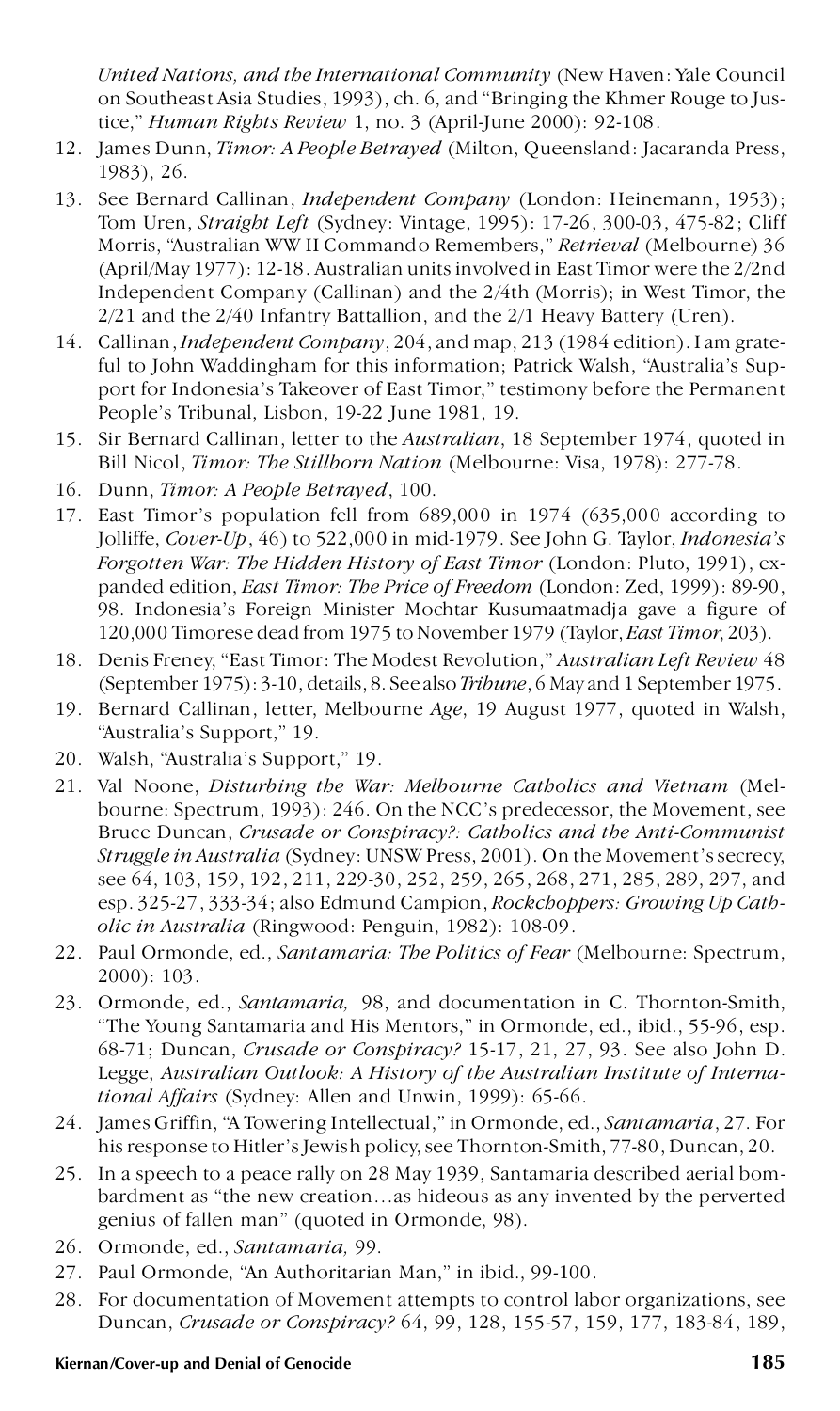191, 209, 219, 278, 289, 314-15; of scare-mongering, 89, 157-59, 164, 185, 214, 235, 280, 292; ballot-stuffing, 181, 209, 219; hounding of dissidents, 139, 252, 265; ad hominem attacks, 167-68, 182, 208, 231, 247, 321-24.

- 29. Stuart Macintyre, *The Reds: The Communist Party of Australia from Origins to Illegality* (Sydney: Allen and Unwin, 1999), 126-28, 131-32; Duncan, *Crusade or Conspiracy?* 65, 124, quoting *News Weekly*: the "so-called Indonesian Re public had next to no support from the Indonesian people" (12 January 1949, 1, 5, 4); R. Lockwood, *Black Armada: Australia and the Struggle for Indonesian Independence, 1942-49* (Sydney: Hale and Iremonger, 1982): 230; Paul Ormonde, *A Foolish Passionate Man: A Biography of Jim Cairns* (Ringwood: Penguin, 1981), 41-42.
- 30. Ormonde, 27, quoting Santamaria in *The Future of Australia* (1951).
- 31. Duncan, *Crusade or Conspiracy?* 159, 163.
- 32. Ibid., 185, quoting *News Weekly*, 31 December 1952, 1.
- 33. Val Noone, "Santamaria, War and Christianity," in Ormonde, ed., *Santamaria*, 131, citing *Age*, 25 and 27 July 1967.
- 34. B. A. Santamaria,"A Matter of Justice," and Editorial, both in *News Weekly*, 2 November 1969; R. A. Santamaria, "The Doves and Song My," *News Weekly*, 15 December 1969. In April 1971, *News Weekly* called for Lieutenant William Calley to be tried.
- 35. B. A. Santamaria, "The Impact of the Nixon Decision," *News Weekly*, 22 April 1970, 3-4, and "The Cambodian Operation," 22 July 1970, 16, cited in Noone, *Disturbing the War*, 244.
- 36. B. A. Santamaria, "New York Times," *News Weekly*, 30 June 1971, 16, cited in Noone, *Disturbing the War*, 254.
- 37. Legge, *Australian Outlook*, 66-67, 125-26.
- 38. Duncan, 235, 290, 300-1, 306-7, 357, 389; Cassandra Pybus, "*Quadrant* Magazine and CIA Largesse," *Overland* 155, 1999 (http://dingo.vu.edu.au/~arts/cal /overland/155pybus.html); Pybus, *The Devil and James McAuley* (St. Lucia: University of Queensland Press, 1999): 122-48, 164; James McAuley, "CIA," *Quadrant* XI: 3 (May-June 1967): 4-6; Christopher Lasch, "The Cultural Cold War," *Nation* (US), 11 September 1967, 198-212 ; Humphrey McQueen, *Nation Review*, 5-11 May 1977, and *Gallipoli to Petrov* (Sydney, Allen and Unwin, 1984): 180-195; Stuart Macintyre, "Righteousness and the Right," *Overland* 92 (1983): 21-26; Gavan McCormack, "The New Right and Human Rights: 'Cultural Freedom' and the Burchett Affair," *Meanjin* 3 (1986): 389-403; Frances Stonor Saunders, *The Cultural Cold War: The CIA and the World of Arts and Letters* (New York: New Press, 1999), misportrays *Quadrant* as a journal of the "Non-Communist Left" (215).
- 39. James McAuley, "Australia's Future in New Guinea," *Pacific Affairs* 26, 1 (March 1953): 63-64. Urging an end to "social discrimination on grounds of race," McAuley also predicted a "one-way assimilation of native life to Western culture" in which "indigenous traditional cultures… seem bound to be more or less completely effaced" (67, 69). See also Pybus, *The Devil and James McAuley*, 115, 119-22, 183-84.
- 40. According to former CIA agent John Stockwell, the Agency estimated the death toll in the massacres of Indonesian Communist Party (PKI) members at 800,000 (*Harpers*, September 1984, 42). A CIA report added that "in terms of the num bers killed the anti-PKI massacres in Indonesia rank as one of the worst mass murders of the twentieth century, along with the Soviet purges of the 1930s, the Nazi mass murders during the Second World War and the Maoist blood baths of the 1950s" (Central Intelligence Agency, Directorate of Intelligence, *Intelligence Report: Indonesia-1965, The Coup that Backfired*, Langley, 1968).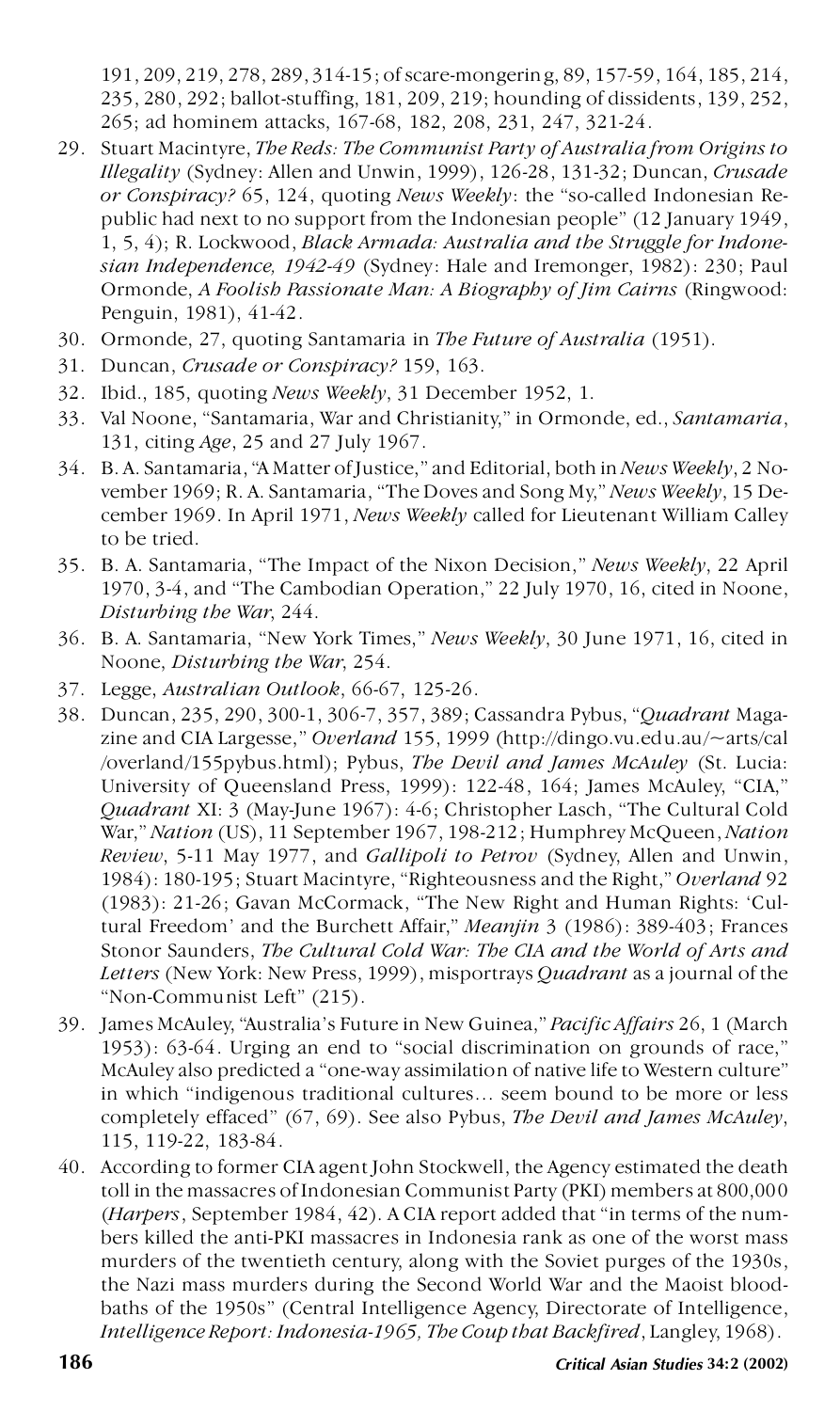- 41. James McAuley, "Three Kinds of Trouble," *Quadrant* 40, X: 2 (March-April 1966), 3-15, quoted in R. Tanter, "Witness Denied: The Australian Response to the Indonesian Holocaust, 1965-66," in *Redressing History*, ed. Peter Van Ness (forthcoming).
- 42. H. W. Arndt, "A Comment," *Australian Outlook* 22, 1 (April 1968): 92-95. Arndt joined *Quadrant*'s editorial board in 1978 and was its co-editor from 1981 to 1983. On his early life and career, see his "Uncle Leo," *Quadrant*, January-February 1981, 29-30, and Peter Drake and Ross Garnaut, "H.W. Arndt: distin guished fellow," *Economic Record* 71, no. 212 (March 1995).
- 43. R. Kerson, "The Embassy's Hit List," *Columbia Journalism Review* 29 (November-December 1990): 9-14; *Time*, 15 July 1966, 26.
- 44. Taylor, *East Timor: The Price of Freedom*, 64, says the State Department dubbed the visit "the big wink"; C. Pinto, A. Nairn, "Ask Kissinger about East Timor" (www.etan.org/news/kissinger/ask.htm).
- 45. Memorandum of Conversation, December 18, 1975, Washington, D.C., "Subject: Departmental Policy." Participants: "The Secretary" (Kissinger), Robert Ingersoll, Joseph Sisco, Carlyle Maw, Lawrence Eagleburger, Philip Habib, Monroe Leigh, Jerry Bremer. See (www.etan.org/news/kissinger/secret.htm).
- 46. Wendy Way, ed., *Australia and the Indonesian Incorporation of Portuguese Timor, 1974-197 6* (Melbourne: Department of Foreign Affairs and Trade/Mel bourne University Press, 2000): 657. This cable was leaked to the *Canberra Times*, 16 January 1976; Tiffen, *Diplomatic Deceits*, 12.
- 47. Noone, "Santamaria, War and Christianity," 125.
- 48. Callinan, *Age*, 19 August 1977, quoted in Walsh,"Australia's Support," 19. Walsh describes Callinan as "a prominent businessman, a commissioner for the A.B.C. [Australian Broadcasting Commission] and the Victorian State Electricity Commission and a member of the Vatican's Pontifical Commission for Justice and Peace." Freney adds that Callinan was a director of British Petroleum (Australia) and a "top" official of the Democratic Labor Party ("East Timor: The Modest Revolution," 8).
- 49. Walsh,"Australia's Support," 14-16, naming also Heinz Arndt and Gough Whitlam.
- 50. Walsh says these accusations, relating to Fretilin's August 1975 takeover, were "discredited by Australian journalists" ("Australia's Support," 15). On Fretilin atrocities after Indonesia's invasion, see Ball and McDonald, *Death in Balibo,* 175 (cf. Dunn, *Timor: A People Betrayed*, 283); Sarah Niner, "A Long Journey of Resistance," in R. Tanter, M. Selden, and S. R. Shalom, eds., *Bitter Flowers, Sweet Flowers: East Timor, Indonesia, and the World Community* (Lanham, Md: Rowman and Littlefield, 2001), 19.
- 51. *News Weekly*, 2 March 1977, and 17 December 1975, 13; editorial, 5 November 1975; Santamaria, "Point of View," 9 February 1977, quoted in Walsh, "Australia's Support," 14-15. Fr. Mark Raper was international director of the Jesuit Refugee Service, Rome, from 1990 to 2000.
- 52. Walsh,"Australia's Support," 15, quoting Santamaria,"Point ofView," 9 February 1977.
- 53. Melbourne *Age*, 1 April 1977. See Noam Chomsky and Edward Herman, *The Political Economy of Human Rights*, vol. 1, *The Washington Connection and Third World Fascism* (Boston: South End Press, 1979): 175-76.
- 54. *News Weekly*, 12 December 1975, 13, and 28 January 1976, 14, quoted in Walsh, "Australia's Support," 16.
- 55. On West Papua, an example given by *News Weekly*, see Robin Osborne, *Indonesia's Secret War: The Guerrilla Struggle in Irian Jaya* (Sydney: Allen and Unwin, 1985).
- 56. James Griffin, in Ormonde, *Santamaria*, 28.

#### **Kiernan/Cover-up and Denial of Genocide 187**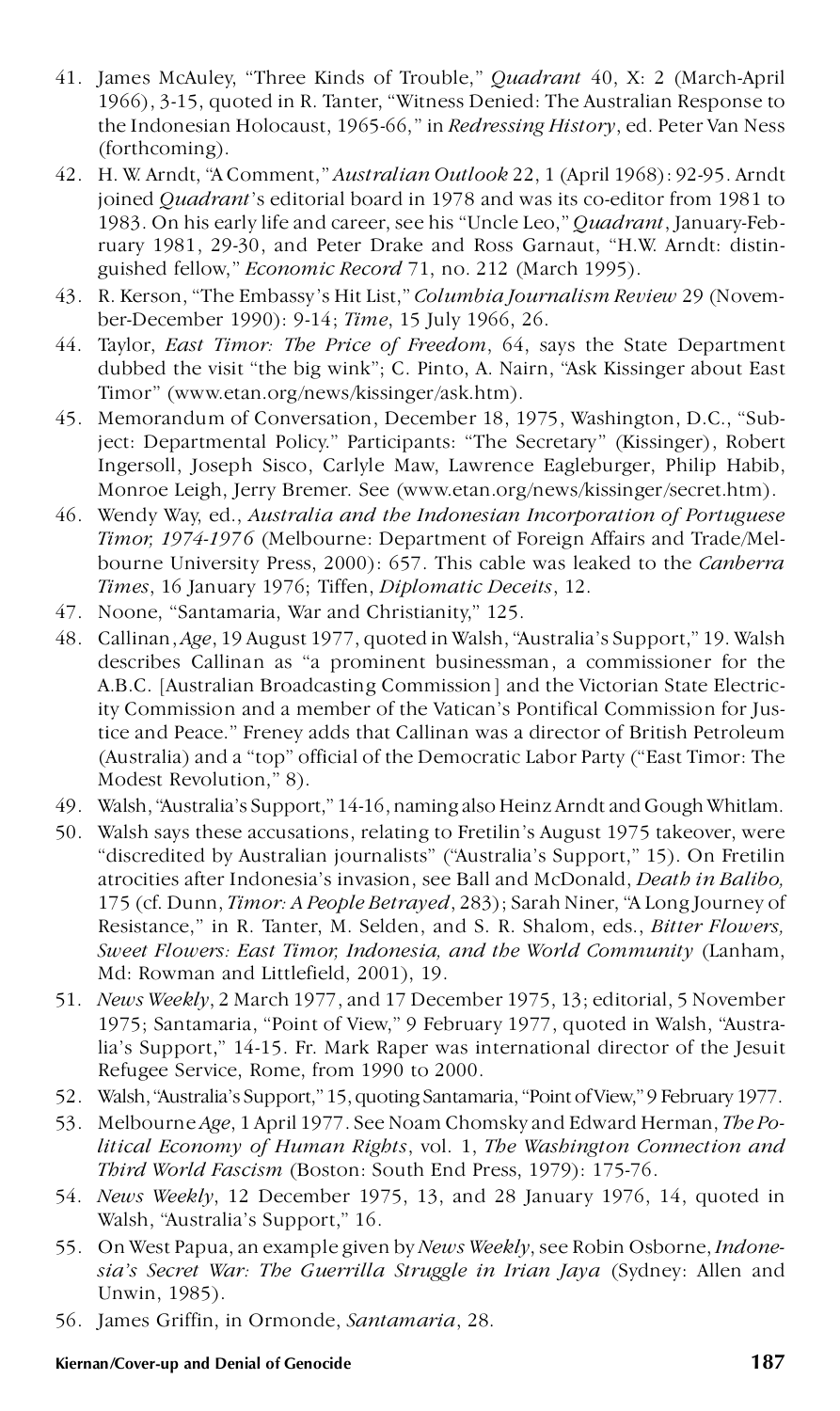- 57. Santamaria, *Australian*, 9 September 1977, quoted in Walsh, "Australia's Sup port," 16, citing Hamish McDonald, *Suharto's Indonesia*, ch. 9, on Harry Tjan Silalahi (Harry Tjan Tjoen Hok) and Jusuf Wanandi (Lim Bian Kie); also Paul Monk, "Secret Intelligence and Escape Clauses: Australia and the Indonesian Annexation of East Timor, 1963-76," *Critical Asian Studies* 33, 2 (June 2001): 189-91, 194-97.
- 58. Walsh, "Australia's Support," 16, quotes Santamaria fearing "a severe rift with our closest neighbour and ally, Indonesia." On government policy, see Way, *Australia and the Indonesian Incorporation ofPortuguese Timor*. Monk, "Se cret Intelligence," shows that official Australia's preference for Timor's incor poration into Indonesia goes back long before Whitlam's 1972-75 government, to 1963 (193, 206), when Whitlam, in opposition, had supported East Timor ese independence (Walsh, 2, citing *The First Thousand Days of Labo*r, vol. 1, 339). On Australian business support for Indonesia's takeover: Walsh, 17, and *Retrieval*, no. 29 (Feb.-March 1976): 6-8. For my views of Australian policy on Timor and Cambodia, "Two Rules on Kampuchea," *Sydney Morning Herald*, 13 August 1985, 13.
- 59. See for instance, Richard Woolcott, "Myths and Realities in Our Approach to In donesia," *The Sydney Papers*, winter 1992, 81-91. Woolcott was Australian am bassador to Indonesia in 1975-76 . On Whitlam and Woolcott's positions, see Monk, "Secret Intelligence."
- 60. Brian Brunton, "Australia's Indonesia Lobby Observed," *Inside Indonesia*, no. 11 (August 1987): 23-24. "The real danger of the struggle within Indonesia, as it was in Vietnam, to conservative Australia, is not the domino effect.…The real danger lies in the possible spillover into Australian politics of nationalist senti ment that would move Australia out of the ANZUS alliance."
- 61. Letter to the *Far Eastern Economic Review*, 11 November 1977. See Chomsky and Herman, 152.
- 62. Chomsky and Herman, 200, 151.
- 63. H.W. Arndt, "Timor: Expediency or Principle," *Quadrant* 106, XX: 5 (May 1976), 17, 19.
- 64. H.W. Arndt, "Timor: Vendetta against Indonesia," *Quadrant*, December 1979, 16-17. Following Santamaria, Arndt denounced dissident "Catholic priests with radical-left leanings," and one "young Jesuit priest with radical leanings"  $(13, 16-17)$ .
- 65. Indonesian internal documents, translated in Carmel Budiardjo and Liem Soei Liong, *The War against East Timor* (London: Zed, 1984): 82.
- 66. Ibid., 182, 215, 222, 227, 194-96, 216, 242, 193.
- 67. John Wheeldon, "East Timor," *Quadrant*, May 1983, 61-62, and September 1984, 24-25.
- 68. John Traill and Kenneth Rivett, "A Bid for Peace in East Timor," *Quadrant*, April 1983, 9-15. See also Walsh, "Australia's Support," 22-23.
- 69. Heinz Arndt, "'Finlandising' Australia," *Quadrant*, October 1984, 3.
- 70. Anthony McAdam, "Innocence abroad is a grave menace," Melbourne *Herald*, 18 November 1983. To McAdam, the Philippines under Marcos was also "relatively pluralistic."
- 71. Quoted in Tiffen, *Diplomatic Deceits*, 77.
- 72. H.W. Arndt, "The Jenkins Affair," *Quadrant*, June 1986, 75.
- 73. "The Indonesian Lobby," *Quadrant*, March 1987, 6. See also Brunton, "Australia's Indonesia Lobby Observed," 23, and Scott Burchill, "The Jakarta Lobby — Mea Culpa?," *Age*, 4 March 1999.
- 74. Peter Ryan, "Indonesia and Me," *Quadrant*, July-August 1995, 120.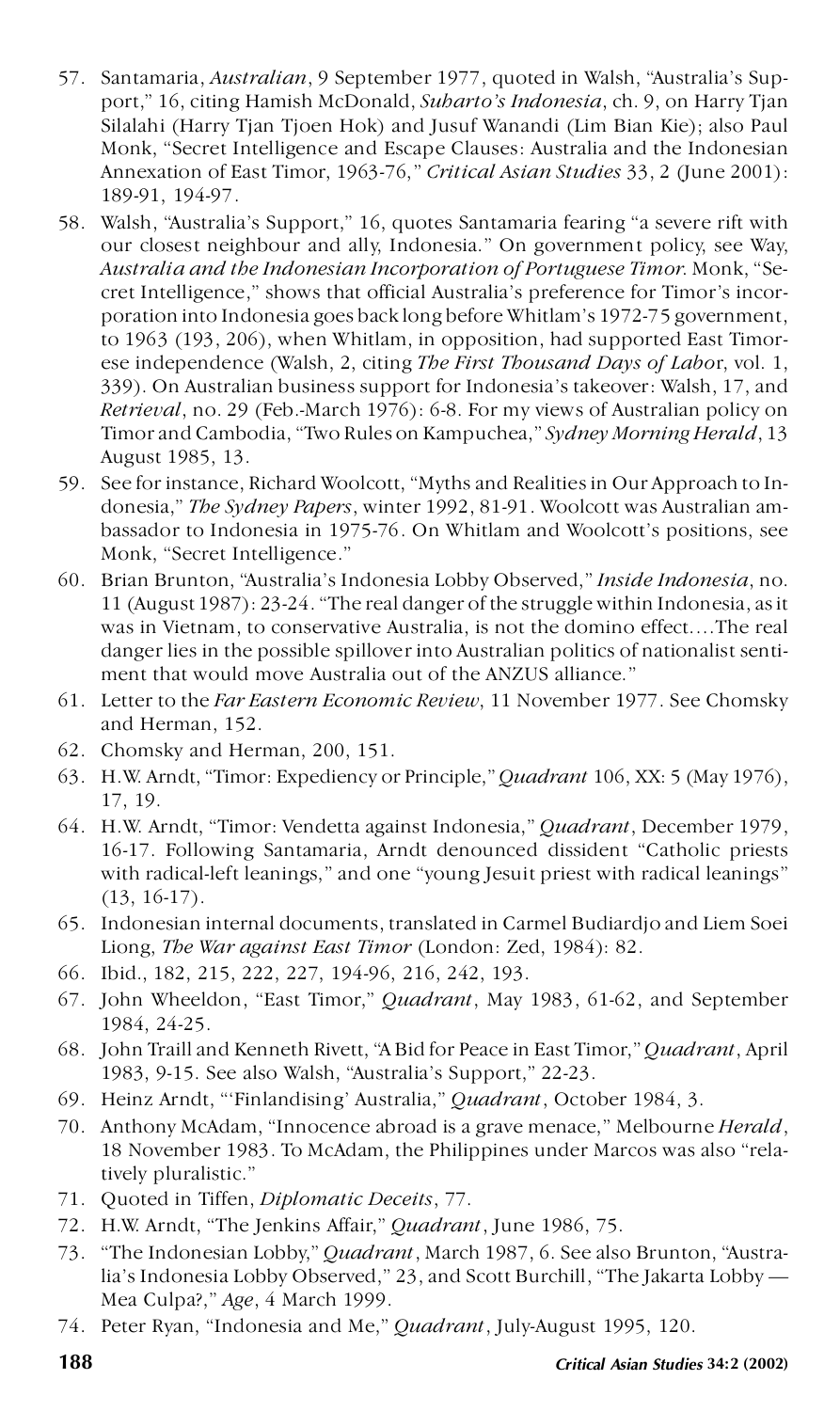- 75. H.W. Arndt, "Portugal's litigation just an excuse for propaganda," *Canberra Times*, February 10, 1995 (www.dfa-deplu.go.id/english/arndt.htm). Arndt had posed this question in *Quadrant* twenty years earlier (May 1976, 17). Now, "the chief explanation is that support for an independent East Timor came from the beginning from the left of the political spectrum."
- 76. Greg Sheridan,"No Dili dallying," *The Australian Review of Books*, Vol. 5, Issue 11, December 2000; see Scott Burchill, "Australian and Asia: Between arro gance and deference," keynote address at the Asia Link Seminar Series in asso ciation with Radio Australia, Melbourne, 14 March 2001.
- 77. Tiffen, *Diplomatic Deceits*, 77; Burchill, "The Jakarta Lobby."
- 78. H.W. Arndt, "Portugal's litigation just an excuse for propaganda," *Canberra Times*, 10 February 1995.
- 79. Annemarie Evans, "Revealed: the plot to crush Timor," *South China Morning Post*, September 16, 1999, quoting Tomas Goncalves, 54, former head of the PPPI militia. Andrew Fowler later reported that in early 1999, Indonesian military and militia commander s threatened to "liquidate… all the pro-independ ence people, parents, sons, daughters, and grandchildren." "The Ties that Bind," Australian Broadcasting Corporation, February 14, 2000, quoted in Noam Chomsky, *A New Generation Draws the Line: East Timor, Kosovo, and the Standards of the West* (London: Verso, 2000): 72.
- 80. Evans,"Revealed: the plot to crush Timor," *South China Morning Post*, September 16, 1999, again quoting Tomas Goncalves, a witness to Governor Soares' statement.
- 81. H.W. Arndt, "Remembering the Past to Secure the Future," *Australian Finan cial Review*, 23 April 1999, 8-9.
- 82. Brian Toohey, "Dangers of Timorese Whispers Capital Idea," *Australian Finan cial Review*, 14 August 1999; John Aglionby et al., "Revealed: army's plot," *Observer*, 12 September 1999; other sources quoted in Chomsky, *A New Generation Draws the Line*, 72-76, and Tanter et al., *Bitter Flowers*, 141.
- 83. Chomsky, *A New Generation*, 74.
- 84. See James Dunn, *Crimes against Humanity in East Timor, January to October 1999: Their Nature and Causes*, report to the United Nations, 14 February 2001 (www.etan.org/news/2001a/dunn1.htm), 15-16.
- 85. Walsh, "Australia's Support," 24, poll published in the *Bulletin*, "Portuguese Timor Should be Free," 25 October 1975, 29.
- 86. See Budiardjo and Liong, *The War against East Timor*, 8-11; Taylor, *East Timor*, 84, 133-34, 174-75, 203; Ball and McDonald, *Death in Balibo*, 182; Tanter, *Bitter Flowers*, 135-36, 163-72.
- 87. *Washington Post*, 9 September 1999, quoted in Chomsky, *A New Generation Draws the Line*, 77.
- 88. H.W. Arndt, "Goa and East Timor: Contrasting Histories," *Quadrant*, July-August 2001, 26-28. Arndt also suggested that a Nobel Peace Prize should have been awarded to Indonesia's Foreign Minister rather than to East Timor's Jose Ramos Horta (*Australian Financial Review*, 23 April 1999, 9).
- 89. See Tanter et al., *Bitter Flowers*, 260; Tiffen, *Diplomatic Deceits*, 30; Robert Cribb, "How Many Deaths? Problems in the Statistics of Massacre in Indonesia (1965-66 ) and East Timor (1975-80)," in I.Wessel and G. Wimhofer, eds., *Violence in Indonesia* (Hamburg, Abera Verlag, 2001), 82-98.
- 90. Dunn, *Timor: A People Betrayed*, 199, 203, 262, 383.
- 91. The 750,000 figure is that of anthropologist Dr. Peter White and pre-historian Prof. D. J. Mulvaney, quoted in *Sydney Morning Herald*, February 25, 1987. See also Noel Butlin, *Our Original Aggression: Aboriginal Populations of Southeast-*

#### **Kiernan/Cover-up and Denial of Genocide 189**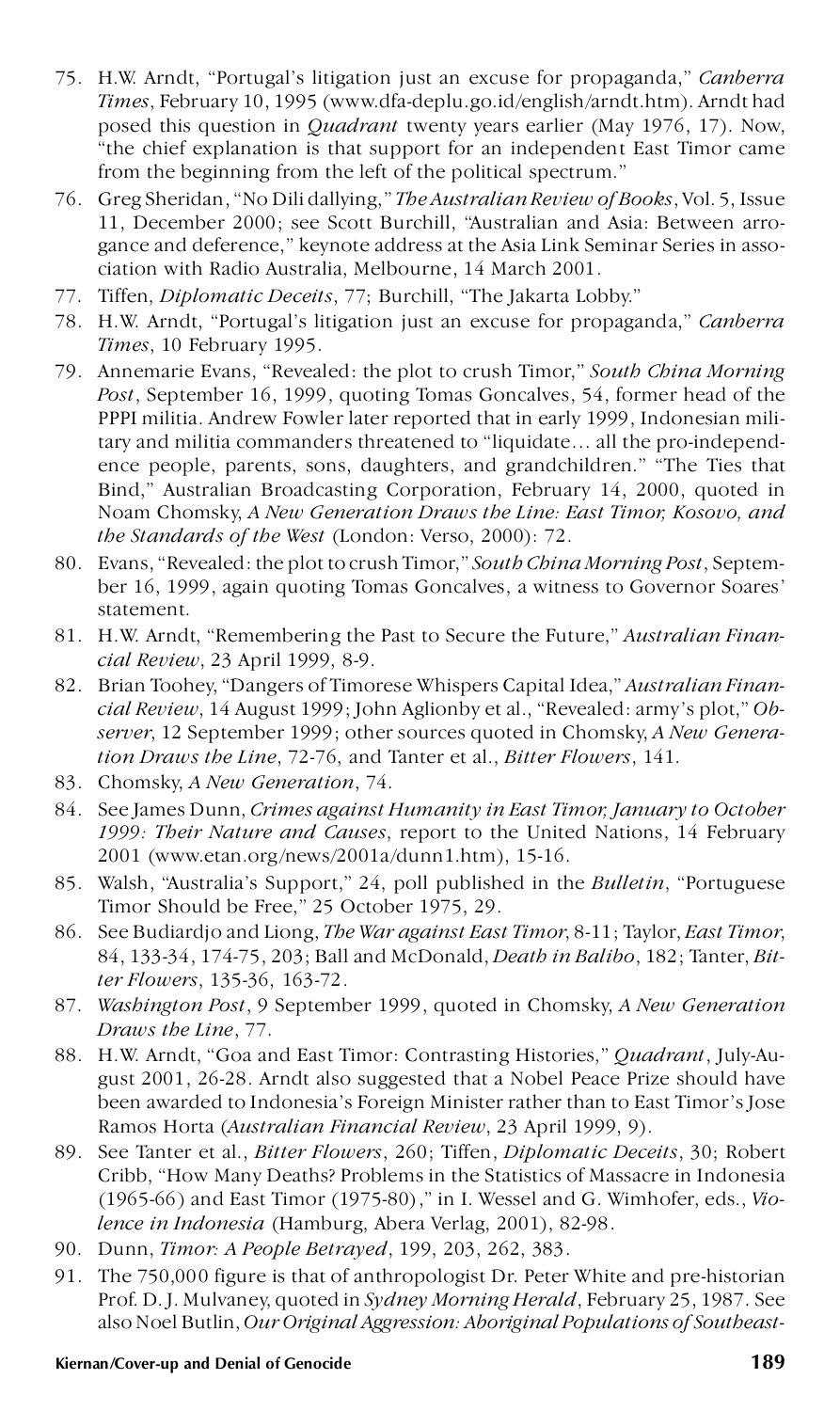*ern Australia, 1788-185 0* (Sydney: Allen and Unwin, 1983): xi, 37, 91, 119ff., 143, 175. The 1911 figure is from Colin Tatz, *Genocide in Australia* (Canberra: AIATSIS, 1999), 9. The 1921 census produced a figure of 62,000. C. D. Rowley, *The Destruction of Aboriginal Society* (Ringwood: Penguin, 1972), 382.

- 92. Butlin, *Our Original Aggression*, 17ff., and Judy Campbell ("Smallpox in Ab original Australia," *Historical Studies* 21, no. 84 [April 1985]: 336-58) differ on whether British introduced the smallpox. See also John Goldsmid, *The Deadly Legacy* (Sydney: University of New South Wales Press, 1988).
- 93. Henry Reynolds, *The Other Side of the Frontier: Aboriginal Resistance to the European Invasion ofAustralia* (Ringwood: Penguin, 1982), 122-23, 200, 121 (estimating the white death toll at 2000-250 0); also Richard Broome, "The Struggle for Australia: Aboriginal-European Warfare, 1770-1930," in M. McKer nan et al., eds., *Australia: Two Centuries of War and Peace* (Sydney: Allen and Unwin, 1998), 116-20.
- 94. Robert Manne, "In Denial: The Stolen Generations and the Right," in *The Australian Quarterly Essay* 1, no. 1 (2001): 64-65, citing Australian Archives, Can berra, AA ACT A659/1 40/1/408. See also 38-40.
- 95. Ibid., 35, 60.
- 96. Ronald Wilson, *Bringing Them Home: Report of the National Inquiry into the Separation ofAboriginal and Torres Strait Islander Children from Their Families* (Sydney: Human Rights and Equal Opportunity Commission, 1997), (quoting W. Bleakley), 73, quoted in Raimond Gaita, "Genocide and Pedantry," *Quadrant*, 338, v. 41, nos. 7-8 (July-August 1997): 43.
- 97. Cecil Cook, quoted in Raimond Gaita, *A Common Humanity* (Melbourne: Text, 1999), 122-23; Manne, "In Denial," 64-65.
- 98. Wilson, *Bringing Them Home*, 30, quoted in Manne, "In Denial," 39.
- 99. Manne, "In Denial," 40, quoting *Aboriginal Welfare: Initial Conference of Com monwealth and State Aboriginal Authorities* (Canberra, 1937), 11.
- 100. The CPA's 1931 policy stated: "no struggle of the white workers must be permitted without demands for the aborigines being championed." Macintyre, *The Reds*, 265-67 (also 126, 130, 353). The policy was the first on Aboriginal rights to be adopted by a major Australian political party. The first novel with an Aborigi nal woman as the major character was *Coonardoo* (1928), by Australian commu nist Katherine Susannah Pritchard. See F.S. Stevens, ed., *Racism, The Australian Experience*, vol. 2, *Black versus White* (Sydney: ANZ Books, 1972), ch. 3.
- 101. Duncan, *Crusade or Conspiracy?*, 48, 89; Don Watson, *Brian Fitzpatrick* (Sydney: Hale and Iremonger, 1979), 202-3.
- 102. C. D. Rowley and Henry Reynolds, "Aborigines since 1788," *The Australian En cyclopedia* (Terrey Hills, NSW: Australian Geographic Society, 1988), 284.
- 103. Val Noone,"Reading Santamaria Backwards," *Arena* 34 (April-May 1998): 23-25.
- 104. Manning, personal communication, 4 June and 12 July 2001; Aborigines joined "from all over the place."
- 105. "Petition of the Yirrkala People," in Sharman Stone, ed., *Aborigines in White Australia* (Melbourne: Heinemann, 1974), 203; C. Jennett, "Aborigines, Land Rights and Mining," in E. L. Wheelwright and Ken Buckley, *Essays in the Politi cal Economy of Australian Capitalism*, vol. 5 (Sydney: ANZ, 1983), 128ff.
- 106. "Gurindji Tribe," *The Australian Encyclopedia*, 1482-83 . In 2000, at the Wattie Creek commemoration, Manning said he was "proud to have been a part of the organization of the 1966 walk off." See also Ann McGrath and Kay Saunders, *Aboriginal Workers*, special issue of *Labour History* 69 (November 1995): 45.
- 107. For details, see Frank Hardy, *The Unlucky Australians* (Sydney: Pan, 1978, first edition 1968), 114-17, 282-87; Dennis Schulz, "Gurindji fight to do things their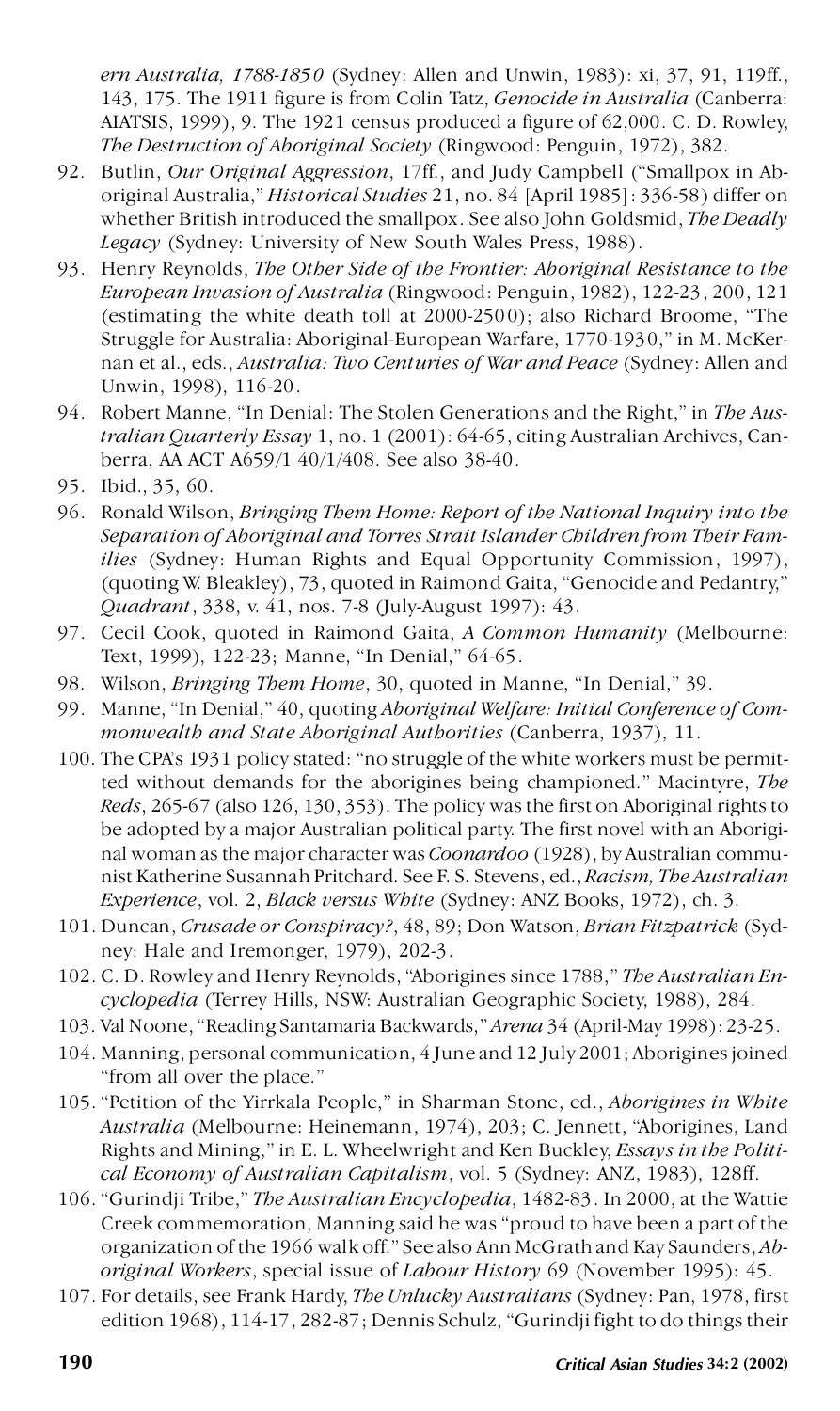way," *Age*, 21 August 2000. Other Aboriginal groups and "white northern sympathisers" like Manning played a "decisive" role in support of the Gurindji (*The Australian Encyclopedia*, 285).

- 108. C. Jennett, "Australian Aborigines: Modern Politics," in James Jupp, ed., *The Australian People* (Sydney: Angus and Robertson, 1988), 229; Manning pro vided the donation amount.
- 109. In 1975, the Australian government purchased from Vestey 3,250 square kilo meters, which was awarded to the Muramulla Gurindji Company. "Gurindji Tribe," *The Australian Encyclopedia*, 1482-83.
- 110. See William Bartlett Day, *Bunji: A Story of the Gwalwa Daraniki Movement* (Canberra: Aboriginal Studies Press, 1994).
- 111. See, for example, Val Noone, "Reading Santamaria Backwards," *Arena* 34 (April-May 1998): 25.
- 112. See Lynne Strahan, *Just City and the Mirrors: Meanjin Quarterly and the Intellectual Front, 1940-196 5* (London: Oxford University Press, 1984), 5-6, 76, 111, 121-22, cf. 42, 48-54.
- 113. Peter Kerr, *Quadrant*, 99, XIX: 7 (October 1975): 65; Les Murray, "The Coming Republic," April 1976, 37-42, and Kerr's rejoinder, July 1976, 4. For thoughtful early pieces, see A. P. Elkin (spring 1957), R. Berndt (summer 1960-61), J. Beckett (spring 1958, July-August 1965), C.D. Rowley (November-December 1967).
- 114. C. Jennett, "Aborigines, Land Rights, and Mining," 140.
- 115. Anon., "The Aboriginal Complex," *Quadrant* 165, XXV: 5 (May 1981): 66-67.
- 116. "An Aboriginal Industry for the Twenty-first Century," *Quadrant* 194, XXVII: 10 (October 1983): 8.
- 117. Elizabeth Durack, "Land Wrongs," *Quadrant* 208, XXIX: 1-2 (January-February 1985): 75.
- 118. Roger Scruton, "Does Australia Belong to the Aborigines?" *Quadrant* 208, XXIX: 1-2 (January-February 1985): 76-78.
- 119. McAdam offered no examples here of the "terrible things" done to Aborigines; for whites, he cited Port Arthur convict prison. "The Watchman Rides Again," *Quadrant* 216, XXIX: 10 (October 1985): 66-68.
- 120. R. Murray, "Seven Myths about Australia," *Quadrant* 286, XXXVI: 5 (May 1992): 40-41. Four years later Murray surveyed the killings and wrote that their impact "was close to genocidal in limited areas, but it was not genocide." *Quadrant* 331, XL: 11 (November 1996): 19.
- 121. Former *Quadrant* editor Donald Horne writes that late in life Santamaria re gretted his association with James McAuley. *Into the Open: Memoirs, 1958- 1999* (Sydney: HarperCollins, 2000), 109.
- 122. See, for example, Richard H. Bartlett, *The Mabo Decision* (Sydney: Butter worths, 1993).
- 123. Wilson, *Bringing Them Home*, 275.
- 124. Manne, "In Denial," 57-8. For details of the *Quadrant* attacks on the Aboriginal case, 58-59.
- 125. *Australian*, 22 July 2000, quoted in Manne, "In Denial," 113; Manne, "Bitter Olympic Ironies," *Age*, 18 September 2000.
- 126. Keith Windshuttle, "The Myths of Frontier Massacres in Australian History," *Quadrant*, October-December 2000. For my view, see "Australia's Aboriginal Genocides," *Bangkok Post*, 10 September 2000.
- 127. Windshuttle, "Aboriginal Deaths: Why the Guesswork Is Not Educated," *Age*, 20 September 2000.